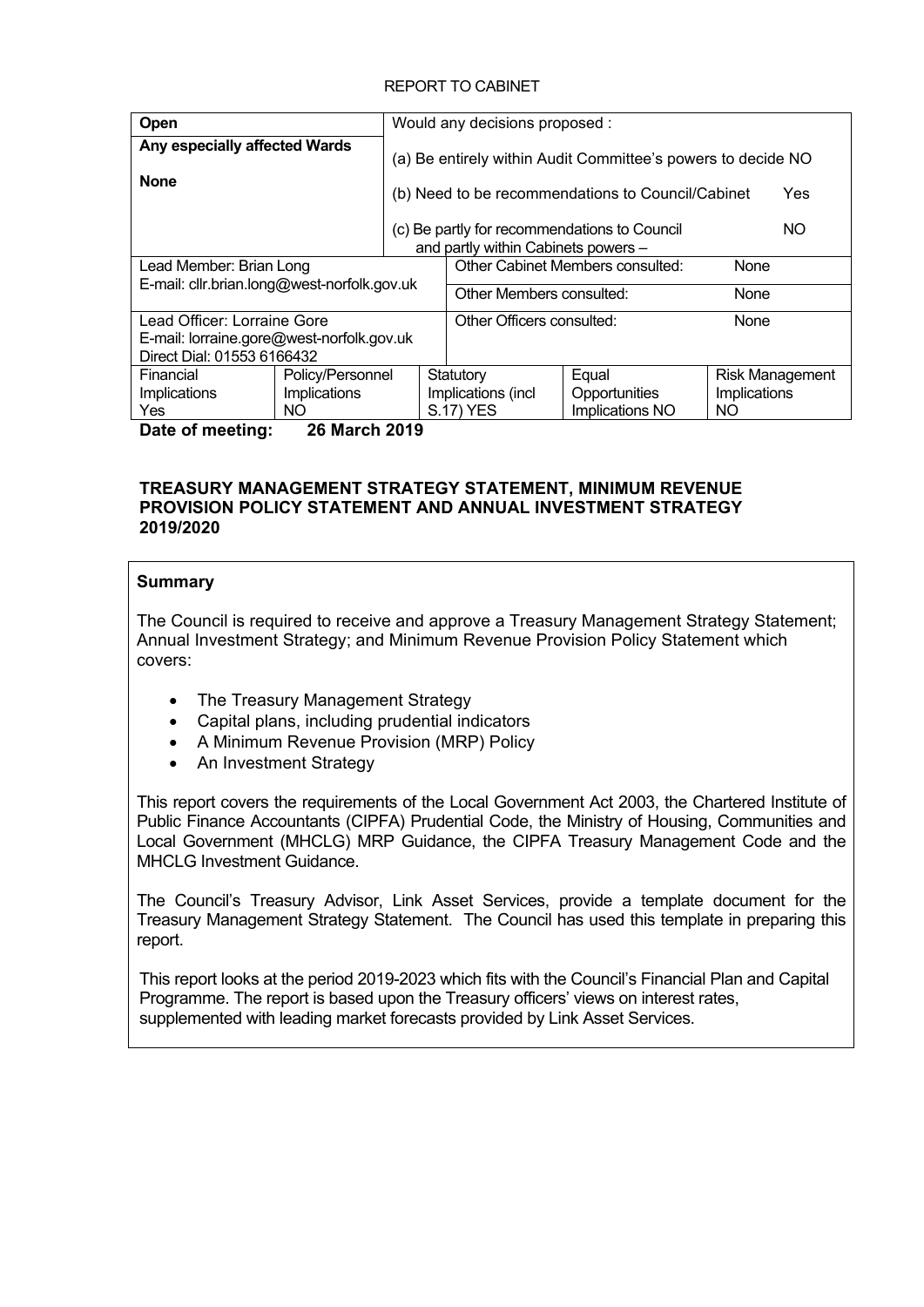## **Recommendations**

**Cabinet is asked to recommend to Council:**

- **1. The Treasury Management Strategy Statement 2019/2020, including treasury indicators for 2019-2023.**
- **2. The Minimum Revenue Provision Policy 2019/2020**
- **3. The Investment Strategy 2019/2020**

## **Reason for the Decision**

The council must produce a Treasury Management Strategy Statement, Minimum Revenue Provision Policy Statement and Annual Investment Strategy 2019/2020 by 31 March 2019.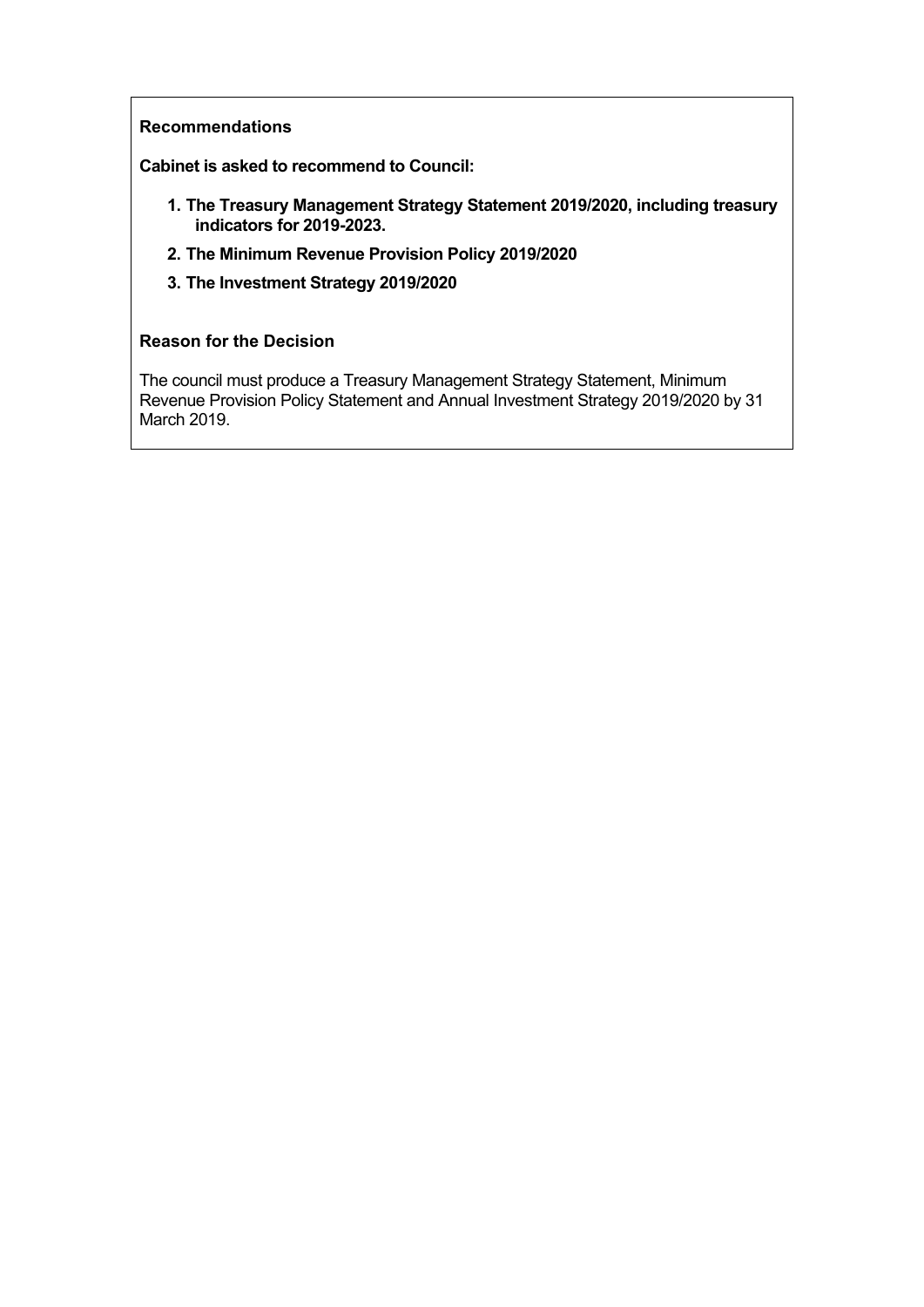# **Treasury Management Strategy Statement**

Minimum Revenue Provision Policy Statement and Annual Investment Strategy

2019/2020

Including commercial activities / non treasury investments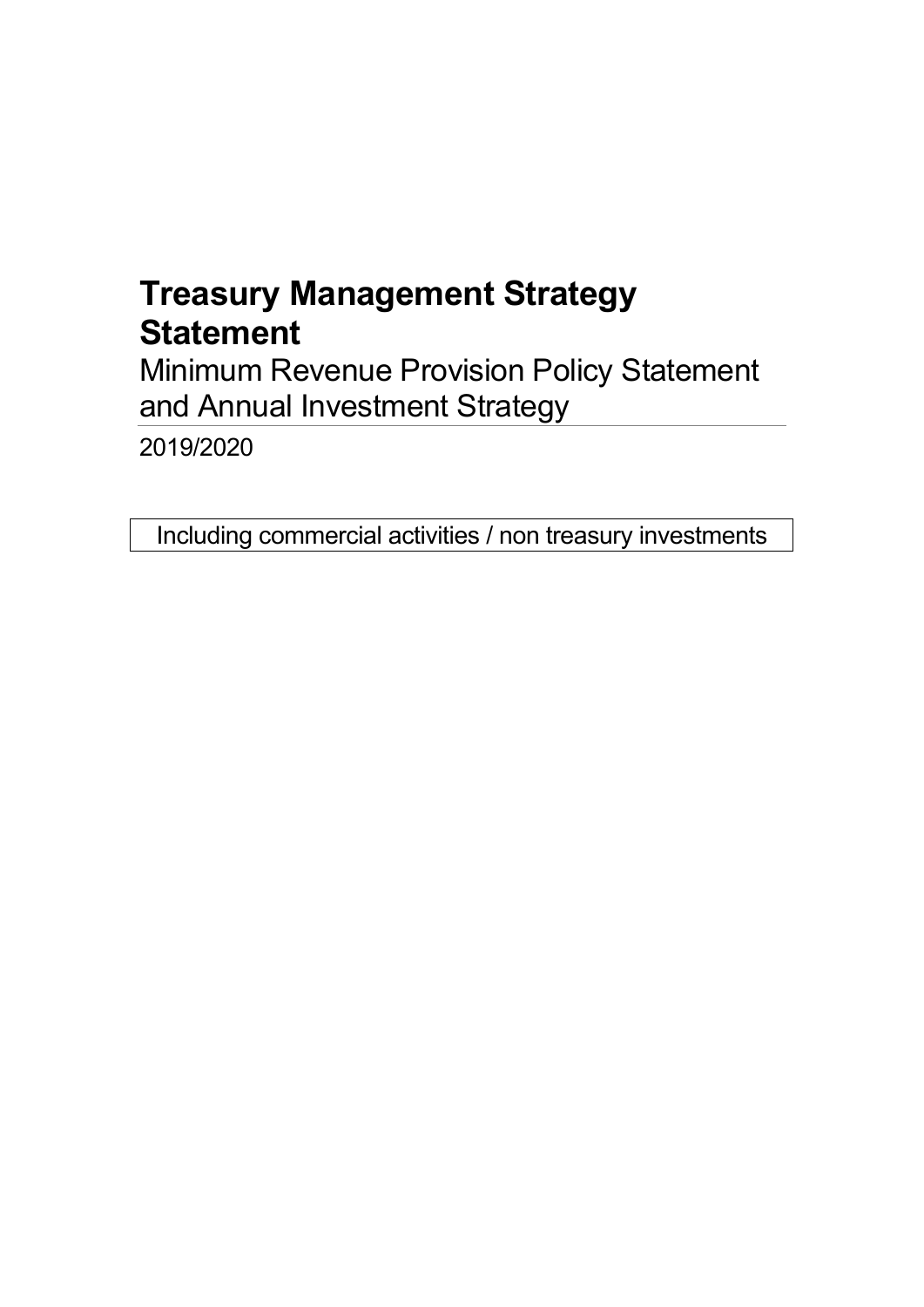## **INDEX**

## **1 [INTRODUCTION](#page-4-0)**

- 1.1 [Background](#page-4-1)
- 1.2 Reporting [requirements](#page-4-2)
- 1.3 TREASURY [MANAGEMENT](#page-6-0) STRATEGY 2019/20
- 1.4 [Training](#page-6-1)
- 1.5 Treasury [management](#page-6-2) consultants

## **2 THE CAPITAL [PRUDENTIAL](#page-7-0) INDICATORS 2019/20 – 2021/23**

- 2.1 Capital [expenditure](#page-7-1)
- 2.2 The Council's borrowing need (the Capital Financing [Requirement\)](#page-8-0)
- 2.3 Core funds and expected [investment](#page-9-0) balances
- 2.4 MINIMUM REVENUE PROVISION (MRP) POLICY [STATEMENT](#page-9-1)

## **3 [BORROWING](#page-10-0)**

- 3.1 Treasury [Indicators:](#page-11-0) limits to borrowing activity
- 3.2 [Prospects](#page-11-1) for interest rates
- 3.3 [BORROWING](#page-12-0) STRATEGY
- 3.4 Policy on [borrowing](#page-12-1) in advance of need
- 3.5 Debt [rescheduling](#page-13-0)

## **4 ANNUAL [INVESTMENT](#page-14-0) STRATEGY**

- 4.1 Investment policy [management](#page-14-1) of risk
- 4.2 [Creditworthiness](#page-15-0) policy
- 4.3 [Country](#page-18-0) limits
- 4.4 [Investment](#page-18-1) strategy
- 4.5 End of year [investment](#page-19-0) report
- 4.6 Financial [Implications](#page-20-0)
- 4.7 Risk [Management](#page-20-1) Implications
- 4.8 Policy [Implications](#page-20-2)
- 4.9 Statutory [Considerations](#page-20-3)
- 4.10 Access to [Information](#page-20-4)

## **5 [APPENDICES](#page-21-0)**

- 5.1 THE CAPITAL [PRUDENTIAL](#page-22-0) AND TREASURY INDICATORS 2019/20 2022/23 AND MRP [STATEMENT](#page-22-0)
- 5.2 ECONOMIC [BACKGROUND](#page-24-0)
- 5.3 TREASURY [MANAGEMENT](#page-30-0) PRACTICE (TMP1) CREDIT AND [COUNTERPARTY](#page-30-0) RISK MANAGEMENT
- 5.4 APPROVED COUNTRIES FOR [INVESTMENTS](#page-33-0)
- 5.5 TREASURY [MANAGEMENT](#page-34-0) SCHEME OF DELEGATION
- 5.6 THE TREASURY [MANAGEMENT](#page-35-0) ROLE OF THE SECTION 151 OFFICER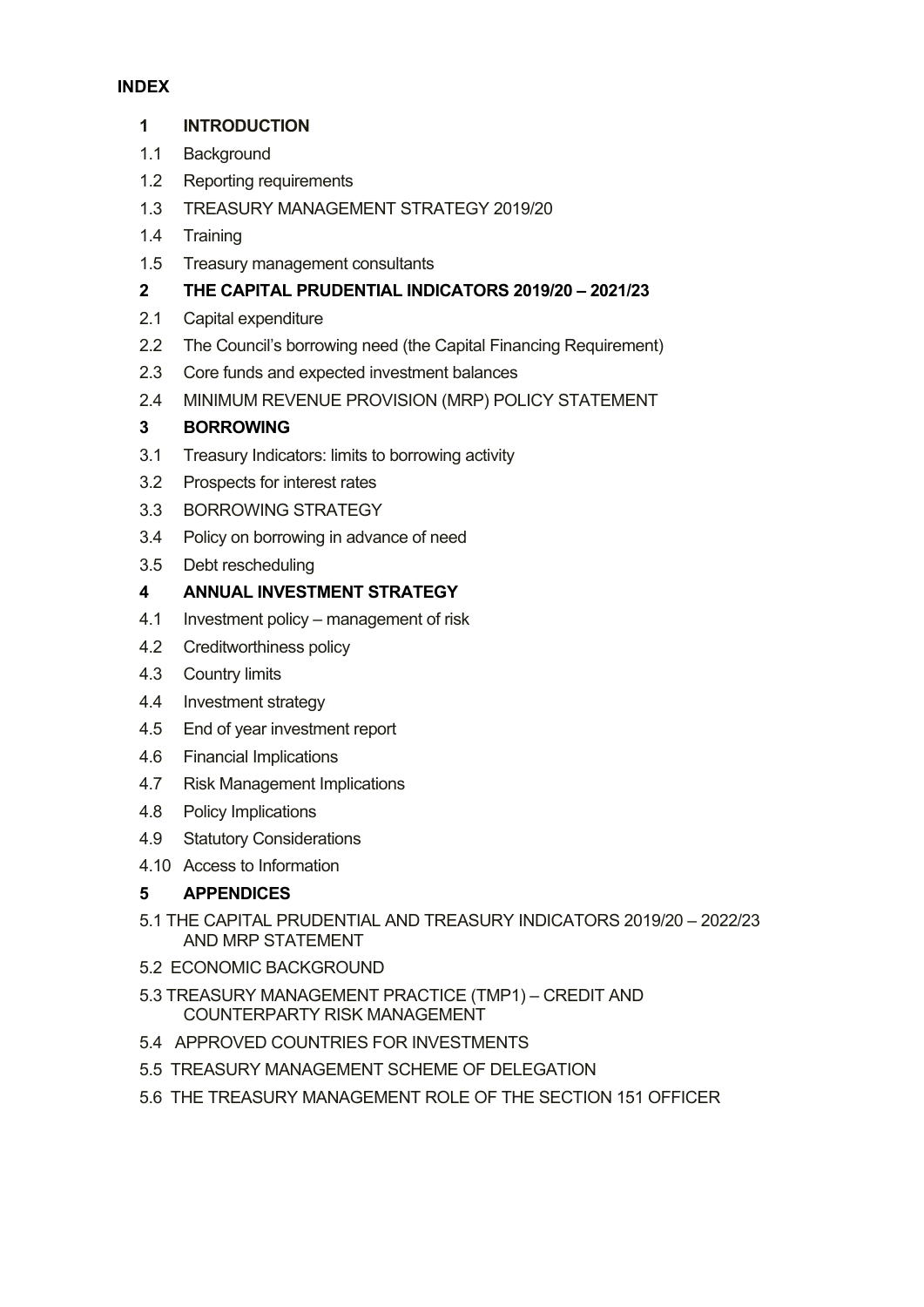## <span id="page-4-0"></span>**1 INTRODUCTION**

## <span id="page-4-1"></span>**1.1 Background**

The Council is required to operate a balanced budget, which broadly means that cash raised during the year will meet cash expenditure. Part of the treasury management operation is to ensure that this cash flow is adequately planned, with cash being available when it is needed. Surplus monies are invested in low risk counterparties or instruments commensurate with the Council's low risk appetite, providing adequate liquidity initially before considering investment return.

The second main function of the treasury management service is the funding of the Council's capital plans. These capital plans provide a guide to the borrowing need of the Council, essentially the longer-term cash flow planning, to ensure that the Council can meet its capital spending obligations. This management of longer-term cash may involve arranging long or short-term loans, or using longer-term cash flow surpluses. On occasion, when it is prudent and economic, any debt previously drawn may be restructured to meet Council risk or cost objectives.

The contribution the treasury management function makes to the authority is critical, as the balance of debt and investment operations ensure liquidity or the ability to meet spending commitments as they fall due, either on day-to-day revenue or for larger capital projects. The treasury operations will see a balance of the interest costs of debt and the investment income arising from cash deposits affecting the available budget. Since cash balances generally result from reserves and balances, it is paramount to ensure adequate security of the sums invested, as a loss of principal will in effect result in a loss to the General Fund Balance.

## CIPFA defines treasury management as:

*"The management of the local authority's borrowing, investments and cash flows, its banking, money market and capital market transactions; the effective control of the risks associated with those activities; and the pursuit of optimum performance consistent with those risks."*

Revised reporting is required for the 2019/20 reporting cycle due to revisions of the MHCLG Investment Guidance, the MHCLG Minimum Revenue Provision (MRP) Guidance, the CIPFA Prudential Code and the CIPFA Treasury Management Code. The primary reporting changes include the introduction of a capital strategy, to provide a longer-term focus to the capital plans, and greater reporting requirements surrounding any commercial activity undertaken under the Localism Act 2011. The capital strategy is being reported separately.

## <span id="page-4-2"></span>**1.2 Reporting requirements**

## **1.2.1 Capital Strategy**

The CIPFA revised 2017 Prudential and Treasury Management Codes require, for 2019/20, all local authorities to prepare an additional report, a capital strategy report, which will provide the following:

- a high-level long term overview of how capital expenditure, capital financing and treasury management activity contribute to the provision of services
- an overview of how the associated risk is managed
- the implications for future financial sustainability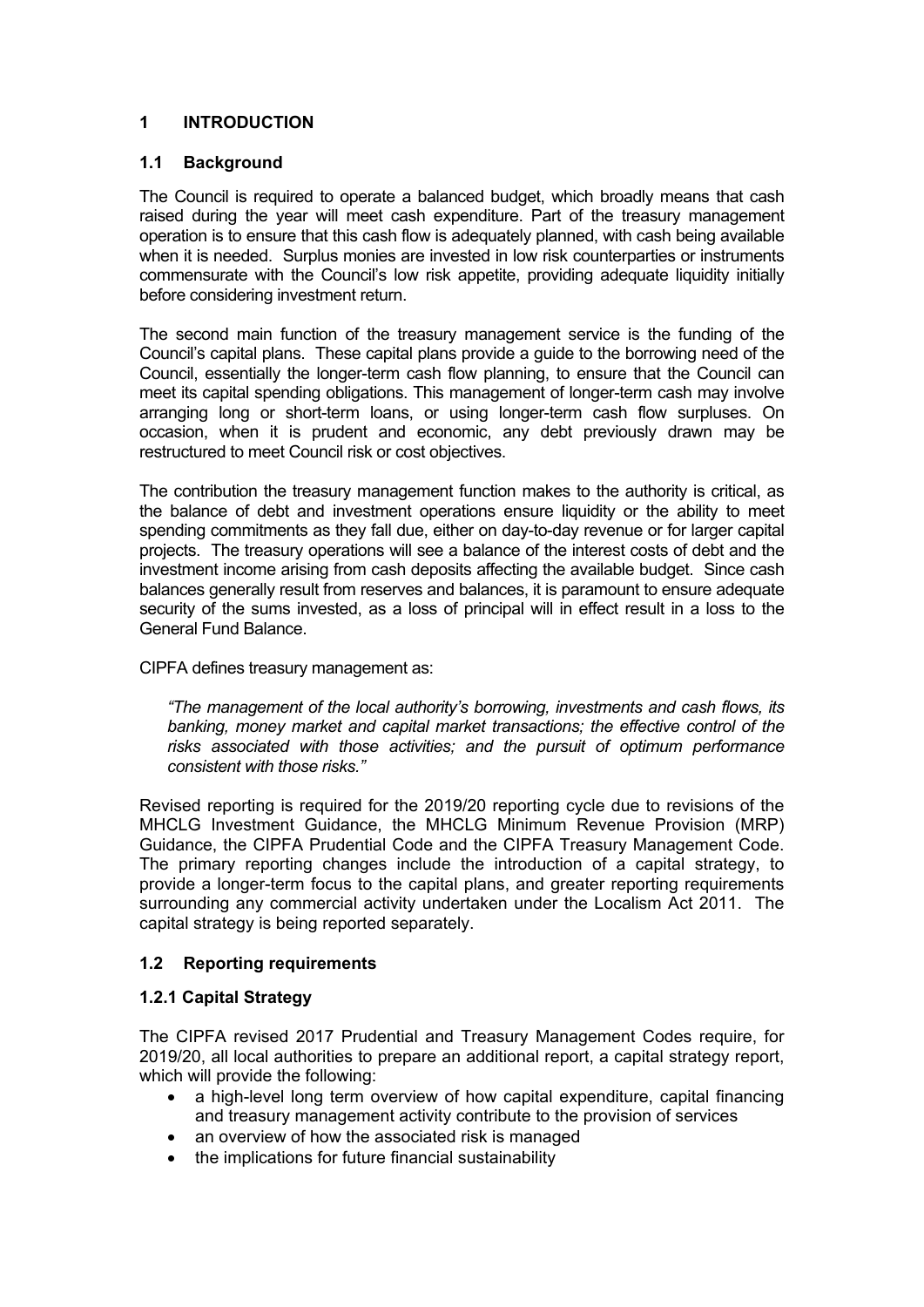The aim of the capital strategy is to ensure that all elected members on the full council fully understand the overall long-term policy objectives and resulting capital strategy requirements, governance procedures and risk appetite.

The capital strategy is reported separately from the Treasury Management Strategy Statement; non-treasury investments will be reported through the former. This ensures the separation of the core treasury function under security, liquidity and yield principles, and the policy and commercialism investments usually driven by expenditure on an asset. The capital strategy will show:

- The corporate governance arrangements for these types of activities;
- Any service objectives relating to the investments;
- The expected income, costs and resulting contribution;
- The debt related to the activity and the associated interest costs;
- The payback period (MRP policy);
- For non-loan type investments, the cost against the current market value;
- The risks associated with each activity.

Where a physical asset is being bought, details of market research, advisers used, (and their monitoring), ongoing costs and investment requirements and any credit information will be disclosed, including the ability to sell the asset and realise the investment cash.

If any non-treasury investment sustains a loss during the final accounts and audit process, the strategy and revenue implications will be reported through the same procedure as the capital strategy.

To demonstrate the proportionality between the treasury operations and the non-treasury operations, high-level comparators are shown throughout this report.

The updated Capital Strategy will be going to Cabinet on 18<sup>th</sup> June 2019.

## **1.2.2 Treasury Management reporting**

The Council is currently required to receive and approve, as a minimum, three main treasury reports each year, which incorporate a variety of policies, estimates and actuals.

- **a. Treasury Management Strategy and Prudential Indicators** (this report) The first, and most important report is forward looking and covers:
	- the capital plans, (including prudential indicators);
	- a minimum revenue provision (MRP) policy, (how residual capital expenditure is charged to revenue over time);
	- the treasury management strategy, (how the investments and borrowings are to be organised), including treasury indicators; and
	- an investment strategy, (the parameters on how investments are to be managed).
- **b. Mid-Year Treasury Management Report** To update members on the capital position, amending prudential indicators as necessary, and revising policies if necessary.
- **c. Annual Treasury Report** This provides details of a selection of actual prudential and treasury indicators and actual treasury operations compared to the estimates within the strategy.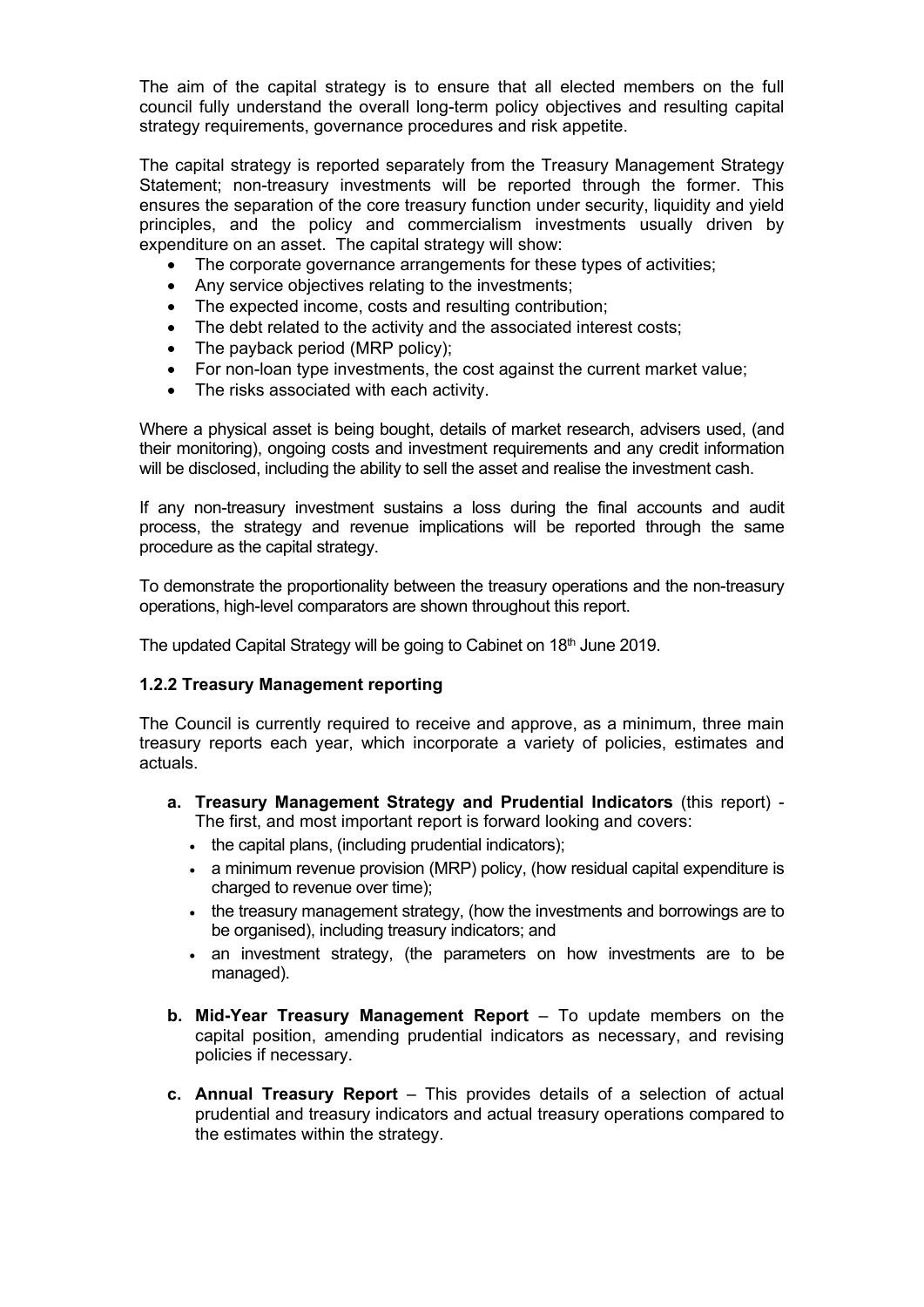## <span id="page-6-0"></span>**1.3 TREASURY MANAGEMENT STRATEGY 2019/20**

The strategy for 2019/20 covers two main areas:

#### **Capital**

- . the capital expenditure plans and the associated prudential indicators:
- . the minimum revenue provision (MRP) policy.

## **Treasury management**

- treasury indicators which limit the treasury risk and activities of the Council;
- prospects for interest rates;
- the borrowing strategy;
- policy on borrowing in advance of need;
- debt rescheduling;
- the investment strategy;
- creditworthiness policy; and
- the policy on use of external service providers.

These elements cover the requirements of the Local Government Act 2003, the CIPFA Prudential Code, MHCLG MRP Guidance, the CIPFA Treasury Management Code and MHCLG Investment Guidance.

## <span id="page-6-1"></span>**1.4 Training**

The CIPFA Code requires the responsible officer to ensure that members with responsibility for treasury management receive adequate training in treasury management. This especially applies to members responsible for scrutiny. Training was provided for members at the Audit Committee on the 13 February 2017. Further training will be arranged for members of Audit Committee post the elections in May 2019.

The training needs of treasury management officers are periodically reviewed and annual CPD training events attended.

## <span id="page-6-2"></span>**1.5 Treasury management consultants**

The Council uses Link Asset Services, Treasury solutions as its external treasury management advisors.

The Council recognises that responsibility for treasury management decisions remains with the organisation at all times and will ensure that undue reliance is not placed upon the services of our external service providers. All decisions will be undertaken with regards to all available information, including, but not solely, our treasury advisers.

It also recognises that there is value in employing external providers of treasury management services in order to acquire access to specialist skills and resources.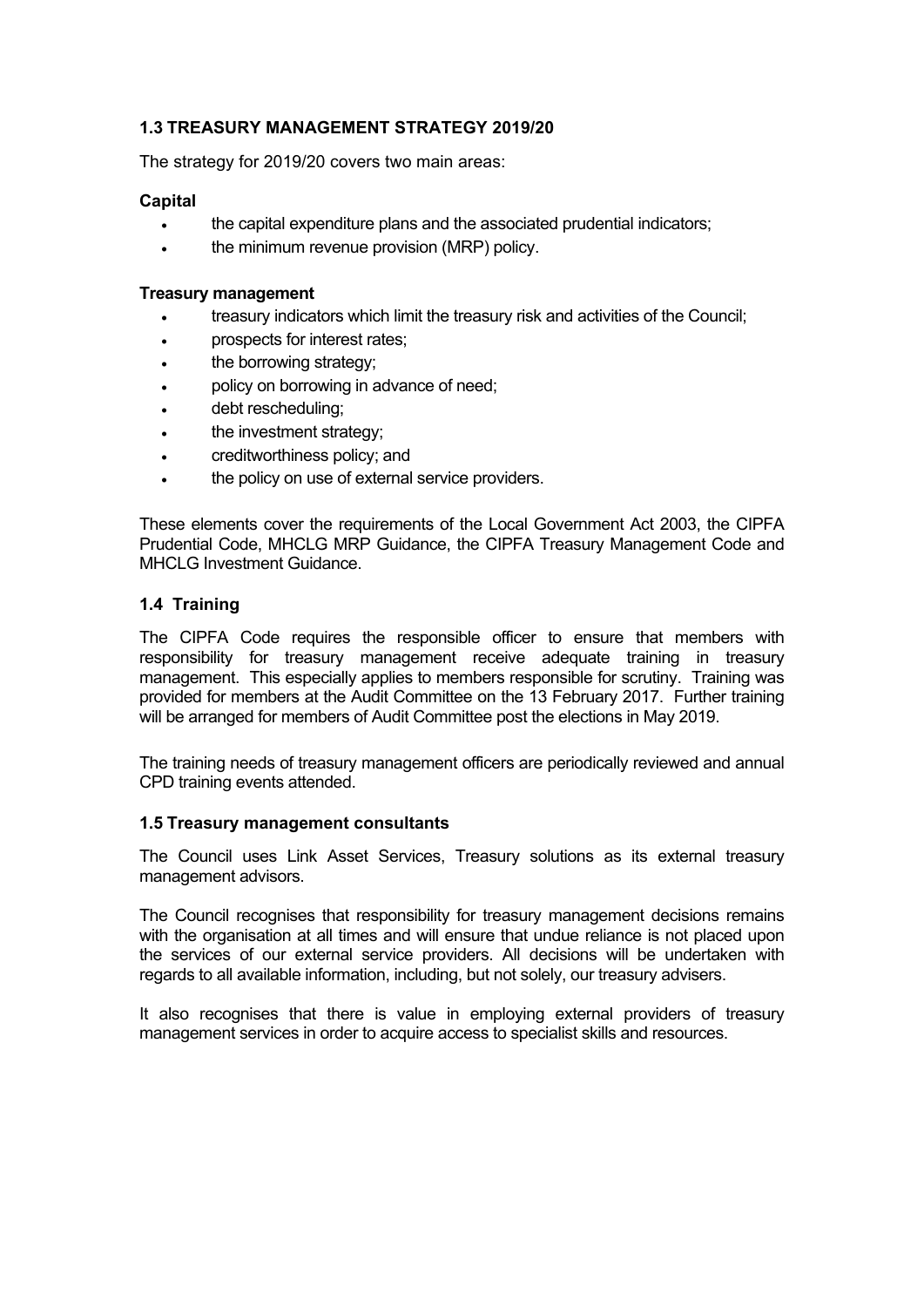## <span id="page-7-0"></span>**2 THE CAPITAL PRUDENTIAL INDICATORS 2019/20 – 2021/23**

The Council's capital expenditure plans are the key driver of treasury management activity. The output of the capital expenditure plans is reflected in the prudential indicators, which are designed to assist members' overview and confirm capital expenditure plans.

## <span id="page-7-1"></span>**2.1 Capital expenditure**

This prudential indicator is a summary of the Council's capital expenditure plans. (Capital Programme 2018-2023 agreed by Council 21 February 2019)

| <b>Capital</b><br><b>Expenditure</b>        | 2018/201<br>9<br><b>Estimate</b> | 2019/202<br>n<br><b>Estimate</b> | 2020/202<br><b>Estimate</b> | 2021/2022<br><b>Estimate</b> | 2022/2023<br><b>Estimate</b> |
|---------------------------------------------|----------------------------------|----------------------------------|-----------------------------|------------------------------|------------------------------|
|                                             | £'000                            | £'000                            | £'000                       | £'000                        | £'000                        |
| <b>Major Projects</b>                       | 31,135                           | 43,887                           | 20,829                      |                              |                              |
| <b>Operational Schemes:</b>                 |                                  |                                  |                             |                              |                              |
| Central and<br>Community<br><b>Services</b> | 3,209                            | 2,528                            | 2,430                       | 2,360                        | 2,360                        |
| Commercial<br><b>Services</b>               | 1,917                            | 2,897                            | 514                         | 576                          | 131                          |
| <b>Environment and</b><br>Planning          | 7                                |                                  |                             |                              |                              |
| <b>Finance Services</b>                     | 119                              | 50                               | 50                          | 50                           | 50                           |
| <b>Exempt Schemes</b><br>- Non-Commercial   | 6,885                            | 11,219                           | 22,634                      | 15,390                       | 13,420                       |
| <b>Exempt Schemes -</b><br>Commercial       |                                  | 2,818                            | 5,609                       | 2,792                        | 1,942                        |
| Total                                       | 43,272                           | 63,399                           | 52,066                      | 21,168                       | 17,903                       |

The table below summarises how the above capital expenditure is being financed by capital or revenue resources. Any shortfall of resources results in a funding borrowing need.

| <b>Financing Capital Expenditure</b> |           |           |           |           |           |  |  |  |  |  |
|--------------------------------------|-----------|-----------|-----------|-----------|-----------|--|--|--|--|--|
|                                      | £'000     | £'000     | £'000     | £'000     | £'000     |  |  |  |  |  |
| <b>Capital Receipts</b>              | (22, 840) | (51, 950) | (38, 841) | (20, 345) | (13, 485) |  |  |  |  |  |
| <b>Capital Grants</b>                | (2,880)   | (4,281)   | (7,836)   | (1,456)   | (1, 456)  |  |  |  |  |  |
| <b>Capital Reserves</b>              | (7, 512)  | (3,559)   | (562)     | (288)     | (539)     |  |  |  |  |  |
| Revenue                              | (726)     | (1,665)   | (660)     | (676)     | (494)     |  |  |  |  |  |
| <b>Total</b>                         | (33,958)  | (61, 455) | (47, 899) | (22,765)  | (15,974)  |  |  |  |  |  |

| Net financing<br>need for the year | 9,314 | 1,944 | 4,167 | (1, 597) | 1,929 |
|------------------------------------|-------|-------|-------|----------|-------|
|------------------------------------|-------|-------|-------|----------|-------|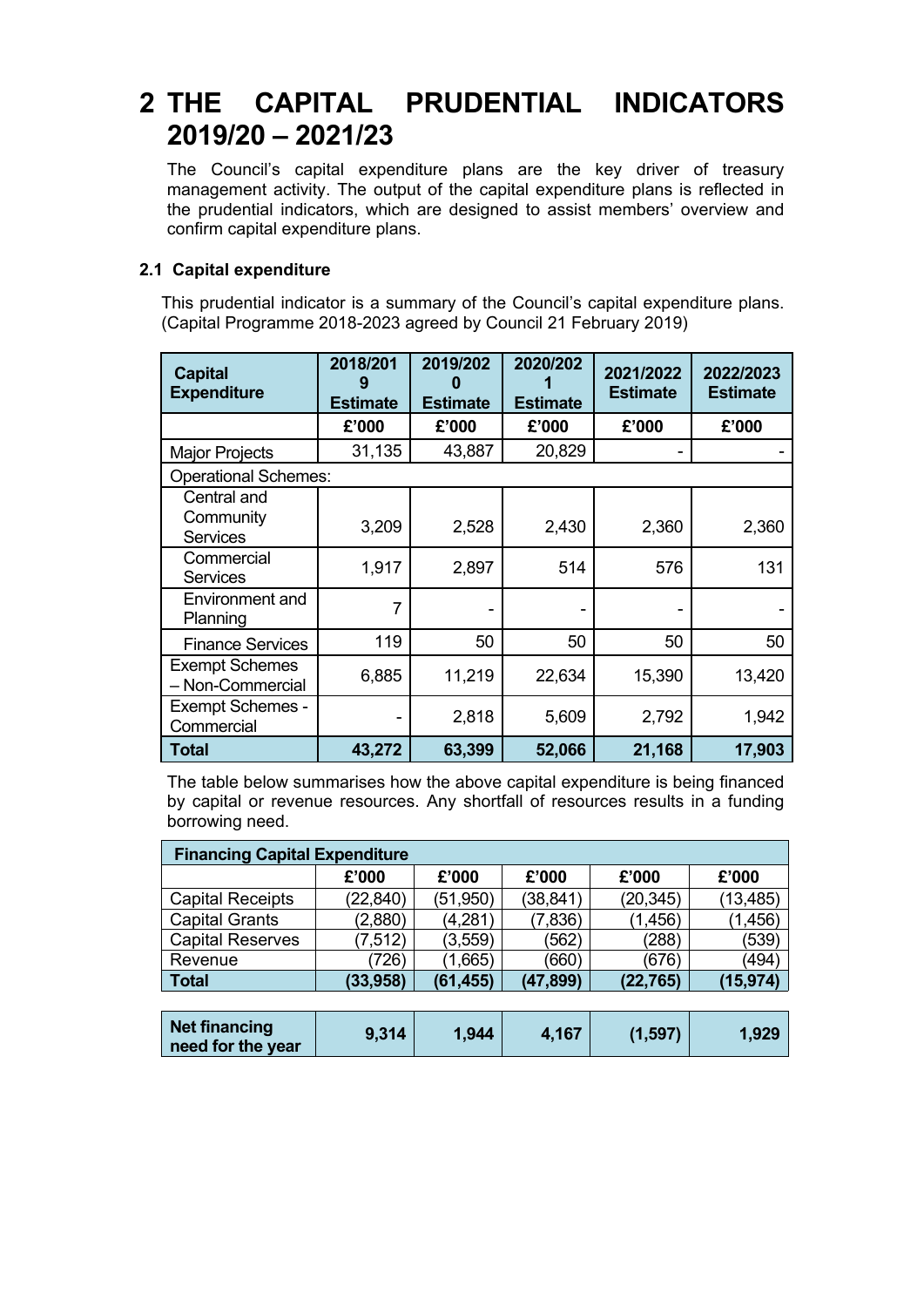The net financing need for commercial activities included in the above table against expenditure is shown below:

| <b>Commercial</b><br>activities                                                                                  | 2018/19<br><b>Estimate</b><br>£'000 | 2019/20<br><b>Estimate</b><br>£'000 | 2020/21<br><b>Estimate</b><br>£'000 | 2021/22<br><b>Estimate</b><br>£'000 | 2022/23<br><b>Estimate</b><br>£'000 |
|------------------------------------------------------------------------------------------------------------------|-------------------------------------|-------------------------------------|-------------------------------------|-------------------------------------|-------------------------------------|
| Net financing need<br>for the year for<br><b>Exempt Schemes -</b><br>Commercial                                  |                                     | 2,818                               | 5,609                               | 2,792                               | 1,942                               |
| Percentage of total<br>net financing need<br>(Closing CFR)<br>Requirement for the<br>year as detailed in<br>2.2) |                                     | 6%                                  | 11%                                 | 5%                                  | 4%                                  |

## <span id="page-8-0"></span>**2.2 The Council's borrowing need (the Capital Financing Requirement)**

The second prudential indicator is the Council's Capital Financing Requirement (CFR). The CFR is simply the total historic outstanding capital expenditure which has not yet been paid for from either revenue or capital resources. It is essentially a measure of the Council's indebtedness and so its underlying borrowing need. Any capital expenditure above, which has not immediately been paid for through a revenue or capital resource, will increase the CFR.

The CFR does not increase indefinitely, as the minimum revenue provision (MRP) is a statutory annual revenue charge which broadly reduces the indebtedness in line with each assets life, and so charges the economic consumption of capital assets as they are used.

| <b>Capital Financing</b><br><b>Requirement (CFR)</b> | 2018/19<br><b>Estimate</b><br>£'000 | 2019/20<br><b>Estimate</b><br>£'000 | 2020/21<br><b>Estimate</b><br>£'000 | 2021/22<br><b>Estimate</b><br>£'000 | 2022/23<br><b>Estimate</b><br>£'000 |
|------------------------------------------------------|-------------------------------------|-------------------------------------|-------------------------------------|-------------------------------------|-------------------------------------|
| <b>Opening CFR</b>                                   | 39,335                              | 48,070                              | 49,422                              | 53,016                              | 50,850                              |
| <b>CFR</b> – Services                                | 9,314                               | (874)                               | (1, 442)                            | (4,389)                             | (13)                                |
| CFR - Commercial<br>activities                       | 0                                   | 2,818                               | 5,609                               | 2,792                               | 1,942                               |
| <b>Net Financing</b><br><b>Need Total</b>            | 48,649                              | 50,014                              | 53,589                              | 51,419                              | 52,779                              |
| Less MRP and other<br>financing<br>movements*        | (579)                               | (592)                               | (573)                               | (569)                               | (566)                               |
| <b>Closing CFR</b>                                   | 48,070                              | 49,422                              | 53,016                              | 50,850                              | 52,213                              |

The Council is asked to approve the CFR projections below:

**Movement in CFR 8,735 1,352 3,594 (2,166) 1,363** \*Includes finance lease annual principal payments and the repayment of borrowing.

A key aspect of the regulatory and professional guidance is that elected members are aware of the size and scope of any commercial activity in relation to the authority's overall financial position. The capital expenditure figures shown in 2.1 and the details above demonstrate the scope of this activity and, by approving these figures, consider the scale proportionate to the Authority's remaining activity.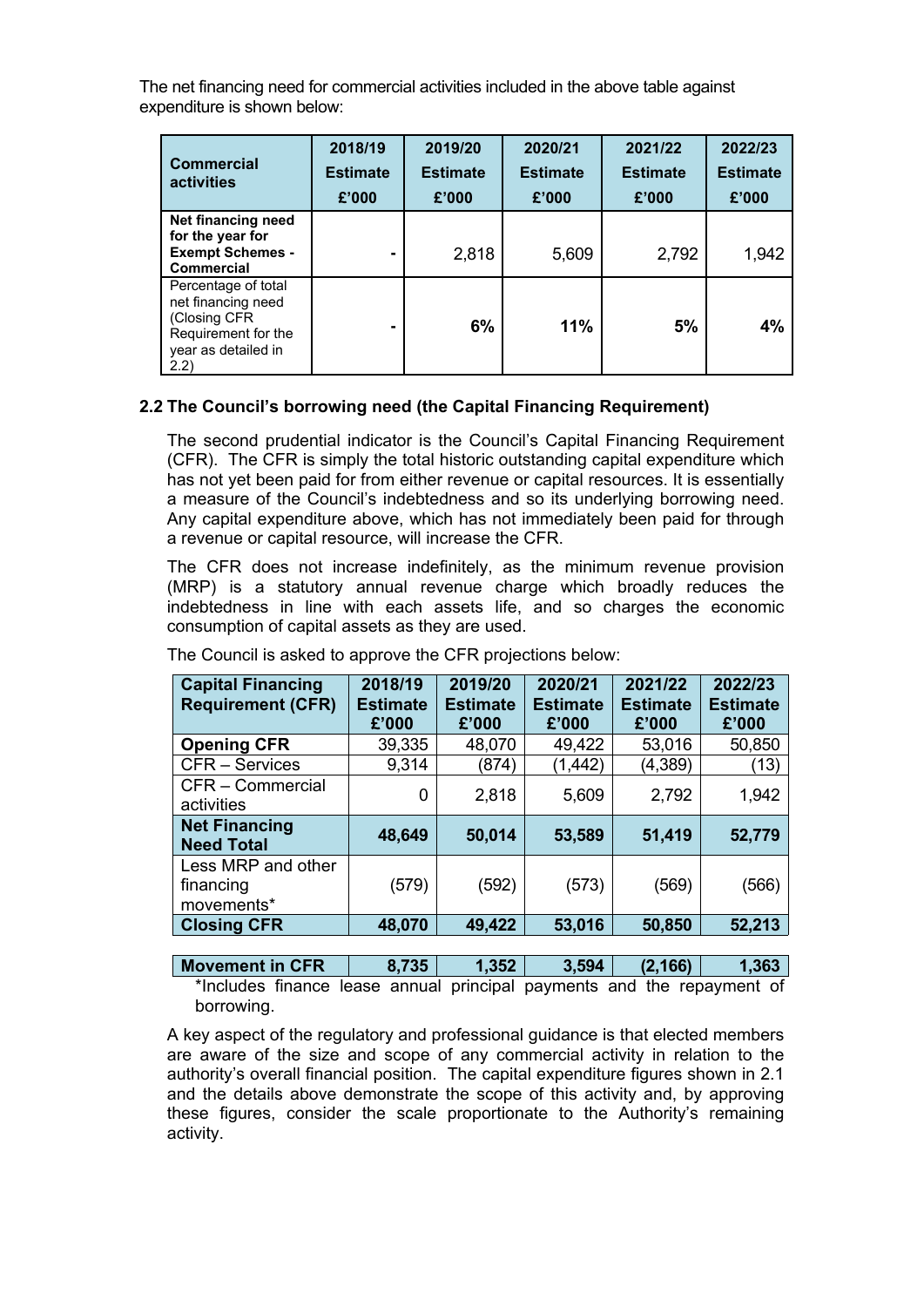## <span id="page-9-0"></span>**2.3 Core funds and expected investment balances**

The application of resources (capital receipts, reserves etc.) to either finance capital expenditure or other budget decisions to support the revenue budget will have an ongoing impact on investments unless resources are supplemented each year from new sources (asset sales etc.). Detailed below are estimates of the year-end balances for each resource and anticipated day-to-day cash flow balances.

| <b>Year End</b><br><b>Resources</b> | 2018/19<br><b>Estimate</b><br>£'000 | 2019/20<br><b>Estimate</b><br>£'000 | 2020/21<br><b>Estimate</b><br>£'000 | 2021/22<br><b>Estimate</b><br>£'000 | 2022/23<br><b>Estimate</b><br>£'000 |
|-------------------------------------|-------------------------------------|-------------------------------------|-------------------------------------|-------------------------------------|-------------------------------------|
| General fund                        |                                     |                                     |                                     |                                     |                                     |
| balances / ear                      | (19,200)                            | (15, 742)                           | (16, 182)                           | (18, 205)                           | (20, 875)                           |
| marked reserves                     |                                     |                                     |                                     |                                     |                                     |
| Capital receipts                    | (4,984)                             | (12, 441)                           | (17, 558)                           | (17, 451)                           | (16,937)                            |
| Provisions (Collection<br>Fund)     | (3,000)                             | (3,000)                             | (3,000)                             | (3,000)                             | (3,000)                             |
| Other                               | (1,000)                             | (1,000)                             | (1,000)                             | (1,000)                             | (1,000)                             |
| <b>Total core funds</b>             | (28, 184)                           | (32, 183)                           | (37, 740)                           | (39, 656)                           | (41, 812)                           |
| Working capital                     | (3,000)                             | (3,000)                             | (3,000)                             | (3,000)                             | (3,000)                             |
| Internal Borrowing*                 | 21,184                              | 31,223                              | 27,608                              | 25,951                              | 27,838                              |
| <b>Expected</b><br>investments      | (10,000)                            | (3,960)                             | (13, 132)                           | (16, 705)                           | (16, 974)                           |

\*Use of internal and/or temporary borrowing will reflect actual capital expenditure during the year.

## <span id="page-9-1"></span>**2.4 MINIMUM REVENUE PROVISION (MRP) POLICY STATEMENT**

The Council is required to pay off an element of the accumulated General Fund capital spend each year (the CFR) through a revenue charge (the minimum revenue provision - MRP), although it is also allowed to undertake additional voluntary payments if required (voluntary revenue provision - VRP).

MHCLG regulations have been issued which require the full Council to approve **an MRP Statement** in advance of each year. A variety of options are provided to councils, so long as there is a prudent provision. The Council is recommended to approve the following MRP Statement*:*

 **Asset life method** – MRP will be based on the estimated life of the assets, in accordance with the regulations (this option must be applied for any expenditure capitalised under a Capitalisation Direction) which provides for a reduction in the borrowing need over approximately the asset's life.

**MRP Overpayments** - A change introduced by the revised MHCLG MRP Guidance was the allowance that any charges made over the statutory minimum revenue provision (MRP), voluntary revenue provision or overpayments, can, if needed, be reclaimed in later years if deemed necessary or prudent. In order for these sums to be reclaimed for use in the budget, this policy must disclose the cumulative overpayment made each year.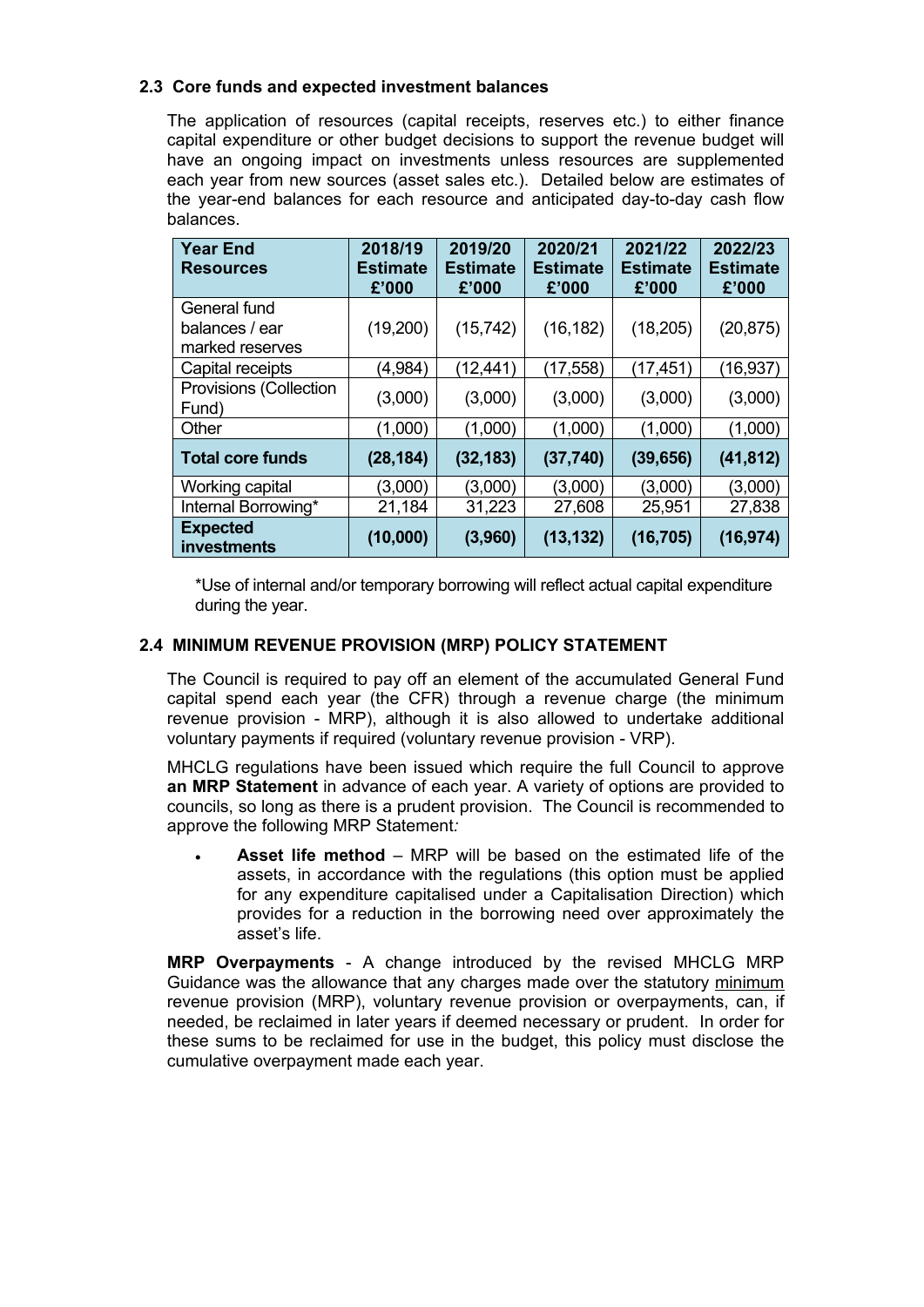## <span id="page-10-0"></span>**3 BORROWING**

The capital expenditure plans set out in Section 2 provide details of the service activity of the Council. The treasury management function ensures that the Council's cash is organised in accordance with the relevant professional codes, so that sufficient cash is available to meet this service activity and the Council's capital strategy. This will involve both the organisation of the cash flow and, where capital plans require, the organisation of appropriate borrowing facilities. The strategy covers the relevant treasury / prudential indicators, the current and projected debt positions and the annual investment strategy.

The Council's forward projections for borrowing are summarised below. The table shows the actual external debt, against the underlying capital borrowing need, (the Capital Financing Requirement - CFR), highlighting any over or under borrowing.

| Year End<br><b>Resources</b>                         | 2018/19<br>Estimate<br>£'000 | 2019/20<br>Estimate<br>£'000 | 2020/21<br><b>Estimate</b><br>£'000 | 2021/22<br><b>Estimate</b><br>£'000 | 2022/23<br>Estimate<br>£'000 |
|------------------------------------------------------|------------------------------|------------------------------|-------------------------------------|-------------------------------------|------------------------------|
| <b>External Debt</b>                                 |                              |                              |                                     |                                     |                              |
| Debt at 1 April                                      | 10,300                       | 10,339                       | 18,199                              | 25,408                              | 24,899                       |
| Expected change in<br>Debt                           | (200)                        | 7,663                        | 7,027                               | (676)                               | (676)                        |
| Other long-term<br>liabilities                       | 257                          | 215                          | 200                                 | 185                                 | 170                          |
| Expected change in<br>Other long-term<br>liabilities | (18)                         | (18)                         | (18)                                | (18)                                | (18)                         |
| Actual gross debt at<br>31 March                     | 10,339                       | 18,199                       | 25,408                              | 24,899                              | 24,375                       |
| The Capital Financing<br>Requirement                 | 48,070                       | 49,422                       | 53,016                              | 50,851                              | 52,213                       |
| <b>BORROWING</b>                                     | 37,731                       | 31,223                       | 27,608                              | 25,952                              | 27,838                       |

Within the above figures the level of debt relating to commercial activities is:

| <b>External Debt</b>                   | 2018/19         | 2019/20                            | 2020/21 | 2021/22         | 2022/23         |  |
|----------------------------------------|-----------------|------------------------------------|---------|-----------------|-----------------|--|
| for commercial                         | <b>Estimate</b> | <b>Estimate</b><br><b>Estimate</b> |         | <b>Estimate</b> | <b>Estimate</b> |  |
| activities                             | £'000           | £'000                              | £'000   | £'000           | £'000           |  |
| Actual debt at 31<br>March £m          |                 | 2,818                              | 5,211   | 2,116           | 1,266           |  |
| Percentage of total<br>external debt % | $0\%$           | 15%                                | 21%     | 8%              | 5%              |  |

External borrowing requirements will be reviewed at the time that the funding is required.

Within the range of prudential indicators there are a number of key indicators to ensure that the Council operates its activities within well-defined limits. One of these is that the Council needs to ensure that its gross debt does not, except in the short term, exceed the total of the CFR in the preceding year plus the estimates of any additional CFR for 2019/20 and the following two financial years. This allows some flexibility for limited early borrowing for future years, but ensures that borrowing is not undertaken for revenue or speculative purposes.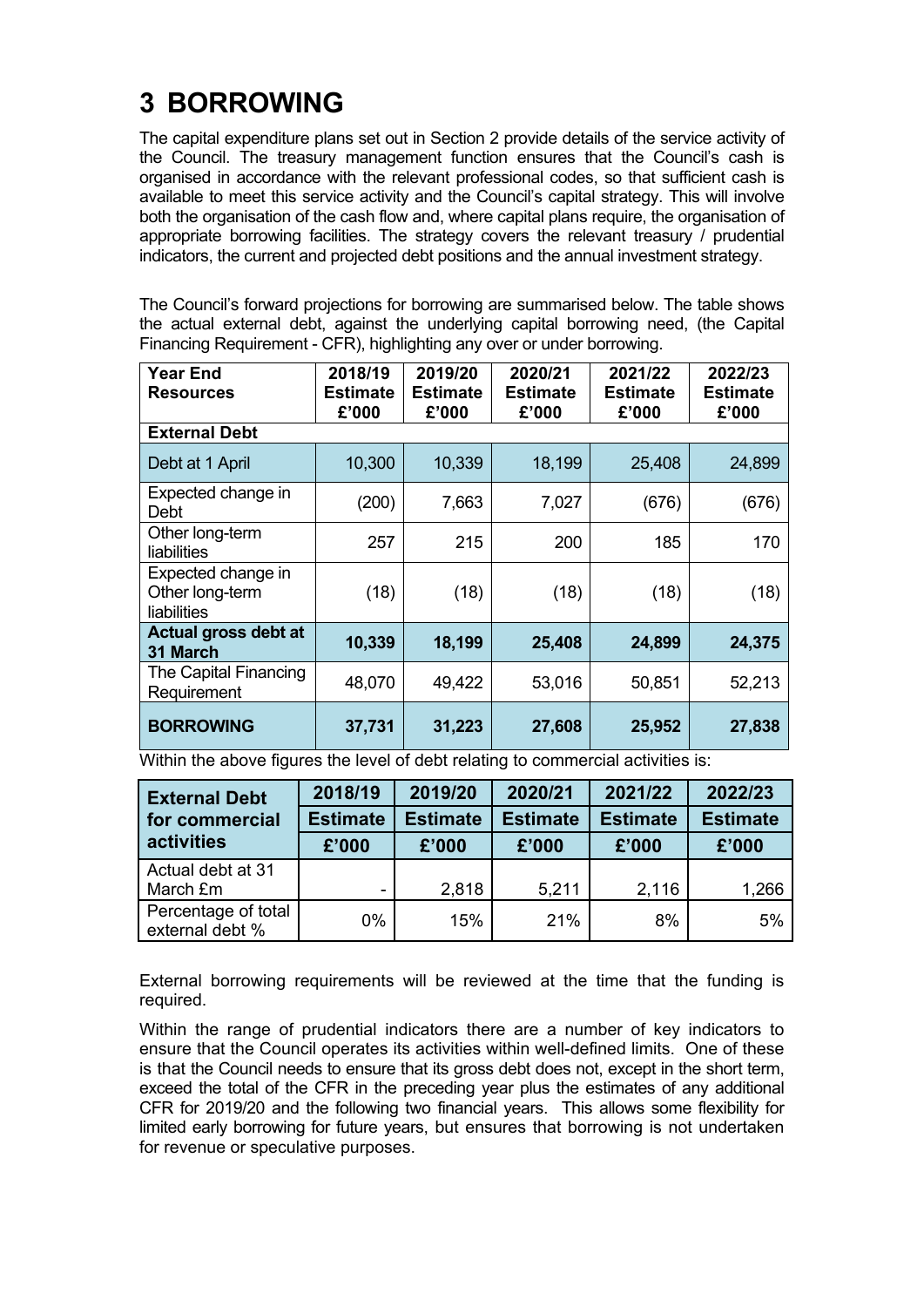The Executive Director of Finance Services reports that the Council complied with this prudential indicator in the current year and does not envisage difficulties for the future. This view takes into account current commitments, existing plans, and the proposals in this report.

## <span id="page-11-0"></span>**3.1 Treasury Indicators: limits to borrowing activity**

**The operational boundary.** This is the limit beyond which external debt is not normally expected to exceed. In most cases, this would be a similar figure to the CFR, but may be lower or higher depending on the levels of actual debt and the ability to fund under-borrowing by other cash resources.

| <b>Operational boundary</b>  | 2018/19<br><b>Estimate</b><br>£'000 | 2019/20<br><b>Estimate</b><br>£'000 | 2020/21<br><b>Estimate</b><br>£'000 | 2021/22<br><b>Estimate</b><br>£'000 | 2022/23<br><b>Estimate</b><br>£'000 |
|------------------------------|-------------------------------------|-------------------------------------|-------------------------------------|-------------------------------------|-------------------------------------|
| Debt                         | 48,000                              | 39,000                              | 43,000                              | 41,000                              | 42,000                              |
| Other long term liabilities  | 1,000                               | 1,000                               | 1,000                               | 1,000                               | 1,000                               |
| <b>Commercial activities</b> |                                     | 10,000                              | 10,000                              | 10,000                              | 10,000                              |
| <b>Total</b>                 | 49,000                              | 50,000                              | 54,000                              | 52,000                              | 53,000                              |

**The authorised limit for external debt.** This is a key prudential indicator and represents a control on the maximum level of borrowing. This represents a legal limit beyond which external debt is prohibited, and this limit needs to be set or revised by the full Council. It reflects the level of external debt which, while not desired, could be afforded in the short term, but is not sustainable in the longer term.

- 1. This is the statutory limit determined under section 3 (1) of the Local Government Act 2003. The Government retains an option to control either the total of all councils' plans, or those of a specific council, although this power has not yet been exercised.
- 2. The Council is asked to approve the following authorised limit:

| <b>Authorised Limit</b>     | 2018/19<br><b>Estimate</b><br>£'000 | 2019/20<br><b>Estimate</b><br>£'000 | 2020/21<br><b>Estimate</b><br>£'000 | 2021/22<br><b>Estimate</b><br>£'000 | 2022/23<br><b>Estimate</b><br>£'000 |
|-----------------------------|-------------------------------------|-------------------------------------|-------------------------------------|-------------------------------------|-------------------------------------|
| Debt                        | 53,000                              | 44,000                              | 48,000                              | 46,000                              | 47,000                              |
| Other long term liabilities | 1,000                               | 1,000                               | 1,000                               | 1,000                               | 1,000                               |
| Commercial activities       | -                                   | 10,000                              | 10,000                              | 10,000                              | 10,000                              |
| <b>Total</b>                | 54,000                              | 55,000                              | 59,000                              | 57,000                              | 58,000                              |

## <span id="page-11-1"></span>**3.2 Prospects for interest rates**

Please see Appendix 1 for the full economic forecast as provided by Link Asset Services.

The Council has appointed Link Asset Services as its treasury advisor and part of their service is to assist the Council to formulate a view on interest rates. The following table gives our central view.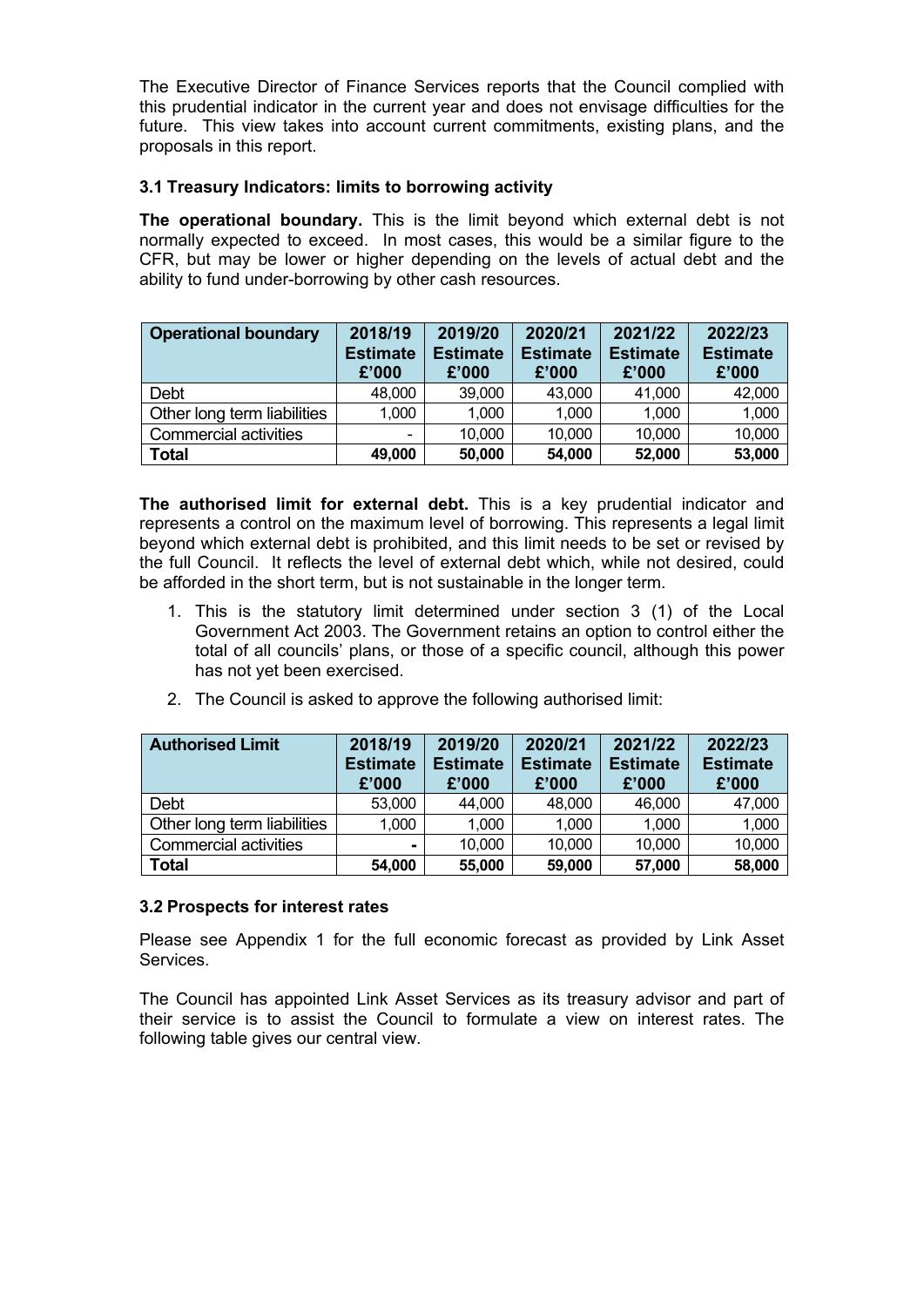|                       | <b>Link Asset Services Interest Rate View</b> |               |        |        |               |               |               |               |        |               |               |               |               |
|-----------------------|-----------------------------------------------|---------------|--------|--------|---------------|---------------|---------------|---------------|--------|---------------|---------------|---------------|---------------|
|                       | <b>Mar-19</b>                                 | <b>Jun-19</b> | Sep-19 | Dec-19 | <b>Mar-20</b> | <b>Jun-20</b> | <b>Sep-20</b> | <b>Dec-20</b> | Mar-21 | <b>Jun-21</b> | <b>Sep-21</b> | <b>Dec-21</b> | <b>Mar-22</b> |
| <b>Bank Rate View</b> | 0.75%                                         | $1.00\%$      | 1.00%  | 1.00%  | 1.25%         | 1.25%         | 1.25%         | 1.50%         | 1.50%  | 1.75%         | 1.75%         | 1.75%         | 2.00%         |
| 3 Month LIBID         | 0.90%                                         | 1.00%         | 1.10%  | 1.20%  | 1.30%         | 1.40%         | 1.50%         | 1.50%         | 1.60%  | 1.70%         | 1.80%         | 1.90%         | 2.00%         |
| <b>6 Month LIBID</b>  | $1.00\%$                                      | 1.20%         | 1.30%  | 1.40%  | 1.50%         | 1.60%         | 1.70%         | 1.70%         | 1.80%  | 1.90%         | 2.00%         | 2.10%         | 2.20%         |
| <b>12 Month LIBID</b> | 1.20%                                         | $1.30\%$      | 1.40%  | 1.50%  | 1.60%         | 1.70%         | 1.80%         | 1.90%         | 2.00%  | 2.10%         | 2.20%         | 2.30%         | 2.40%         |
| 5yr PWLB Rate         | 2.10%                                         | 2.20%         | 2.20%  | 2.30%  | 2.30%         | 2.40%         | 2.50%         | 2.50%         | 2.60%  | 2.60%         | 2.70%         | 2.80%         | 2.80%         |
| 10vr PWLB Rate        | 2.50%                                         | 2.60%         | 2.60%  | 2.70%  | 2.80%         | 2.90%         | 2.90%         | 3.00%         | 3.00%  | 3.10%         | 3.10%         | 3.20%         | 3.20%         |
| 25yr PWLB Rate        | 2.90%                                         | 3.00%         | 3.10%  | 3.10%  | 3.20%         | 3.30%         | 3.30%         | 3.40%         | 3.40%  | 3.50%         | 3.50%         | 3.60%         | 3.60%         |
| 50yr PWLB Rate        | 2.70%                                         | 2.80%         | 2.90%  | 2.90%  | 3.00%         | 3.10%         | 3.10%         | 3.20%         | 3.20%  | 3.30%         | 3.30%         | 3.40%         | 3.40%         |

#### **Investment and borrowing rates**

- Investment returns are likely to remain low during 2019/20 but to be on a gently rising trend over the next few years.
- Borrowing interest rates have been volatile so far in 2018/19 and while they were on a rising trend during the first half of the year, they have backtracked since then until early January. The policy of avoiding new borrowing by running down spare cash balances has served well over the last few years. However, this needs to be carefully reviewed to avoid incurring higher borrowing costs in the future when authorities may not be able to avoid new borrowing to finance capital expenditure and/or the refinancing of maturing debt;
- There will remain a cost of carry, (the difference between higher borrowing costs and lower investment returns), to any new long-term borrowing that causes a temporary increase in cash balances as this position will, most likely, incur a revenue cost.

## **3.3 BORROWING STRATEGY**

<span id="page-12-0"></span>The Council is currently maintaining an under-borrowed position. This means that the capital borrowing need (the Capital Financing Requirement), has not been fully funded with loan debt as cash supporting the Council's reserves, balances and cash flow has been used as a temporary measure. This strategy is prudent as investment returns are low and counterparty risk is still an issue that needs to be considered.

It is anticipated that the Council will need to take external borrowing from 2019/20 to meet the funding requirements of its Capital Programme 2018-2023. Against this background and the risks within the economic forecast, caution will be adopted with the 2019/20 treasury operations. The Executive Director of Finance will monitor interest rates in financial markets and adopt a pragmatic approach to changing circumstances. Monitoring arrangements are detailed at Appendix 5.

## <span id="page-12-1"></span>**3.4 Policy on borrowing in advance of need**

The Council will not borrow more than or in advance of its needs purely in order to profit from the investment of the extra sums borrowed. Any decision to borrow in advance will be within forward approved Capital Financing Requirement estimates, and will be considered carefully to ensure that value for money can be demonstrated and that the Council can ensure the security of such funds.

Risks associated with any borrowing in advance activity will be subject to prior appraisal and subsequent reporting through the mid-year or annual reporting mechanism.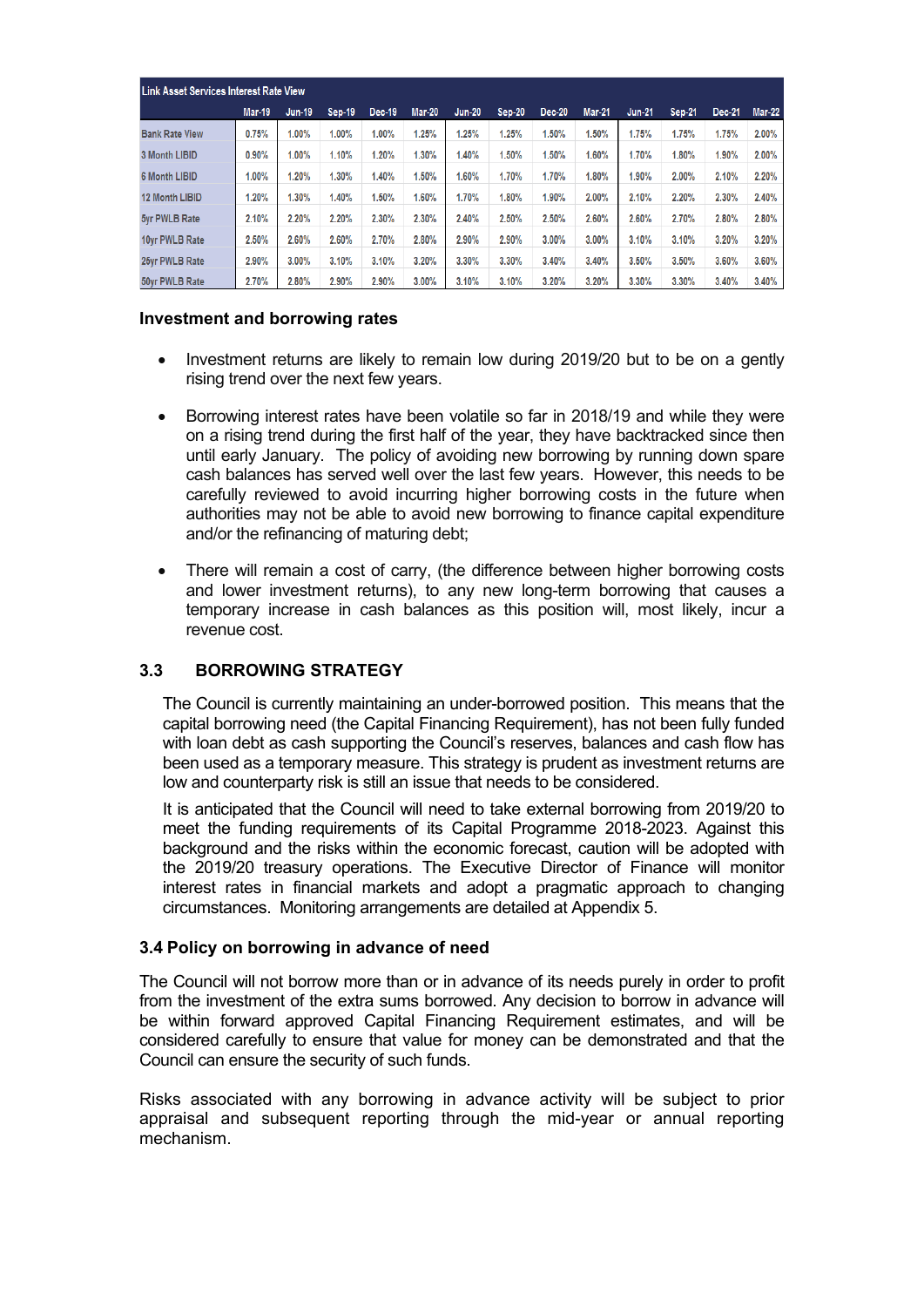## <span id="page-13-0"></span>**3.5 Debt rescheduling**

As short-term borrowing rates will be considerably cheaper than longer term fixed interest rates, there may be potential opportunities to generate savings by switching from longterm debt to short-term debt. However, these savings will need to be considered in the light of the current treasury position and the size of the cost of debt repayment (premiums incurred).

The reasons for any rescheduling to take place will include:

- the generation of cash savings and / or discounted cash flow savings;
- helping to fulfil the treasury strategy;
- enhance the balance of the portfolio (amend the maturity profile and/or the balance of volatility).

Consideration will also be given to identify if there is any residual potential for making savings by running down investment balances to repay debt prematurely as short term rates on investments are likely to be lower than rates paid on current debt.

All rescheduling will be reported to the Audit Committee at the earliest meeting following its action.

## **3.6 Municipal Bond Agency**

It is possible that the Municipal Bond Agency will be offering loans to local authorities in the future. The Agency hopes that the borrowing rates will be lower than those offered by the Public Works Loan Board (PWLB). This Authority may make use of this new source of borrowing as and when appropriate.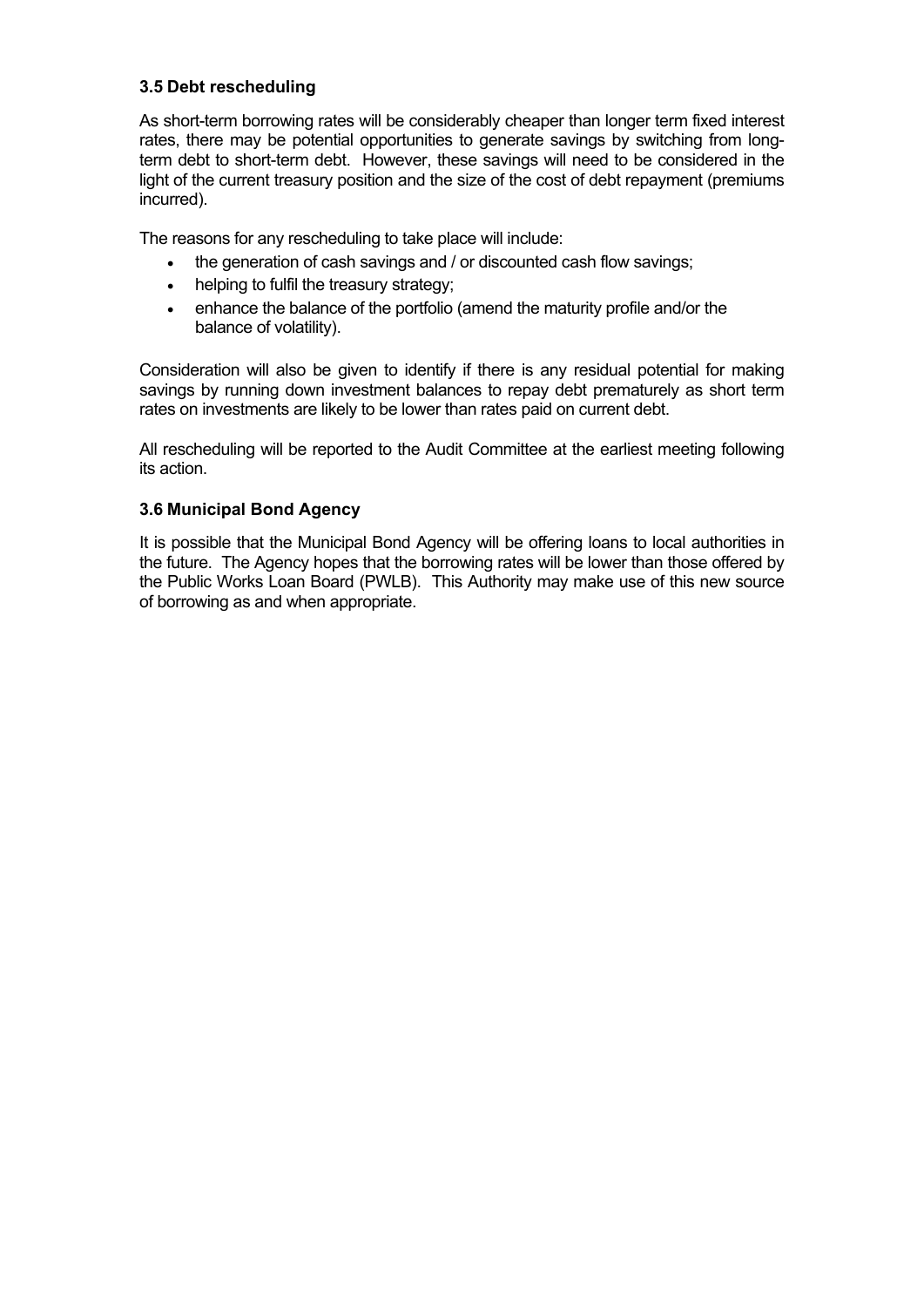## <span id="page-14-0"></span>**4 ANNUAL INVESTMENT STRATEGY**

## <span id="page-14-1"></span>**4.1 Investment policy – management of risk**

The MHCLG and CIPFA have extended the meaning of 'investments' to include both financial and non-financial investments. This report deals solely with financial investments, (as managed by the treasury management team). Non-financial investments, essentially the purchase of income yielding assets, are covered in the Capital Strategy, (a separate report).

The Council's investment policy has regard to the following: -

- MHCLG's Guidance on Local Government Investments ("the Guidance")
- CIPFA Treasury Management in Public Services Code of Practice and Cross Sectoral Guidance Notes 2017 ("the Code")
- CIPFA Treasury Management Guidance Notes 2018

The Council's investment priorities will be security first, portfolio liquidity second and then yield, (return).

The above guidance from the MHCLG and CIPFA place a high priority on the management of risk. This authority has adopted a prudent approach to managing risk and defines its risk appetite by the following means: -

- 1. Minimum acceptable **credit criteria** are applied in order to generate a list of highly creditworthy counterparties. This also enables diversification and thus avoidance of concentration risk. The key ratings used to monitor counterparties are the short term and long-term ratings.
- 2. **Other information:** ratings will not be the sole determinant of the quality of an institution; it is important to continually assess and monitor the financial sector on both a micro and macro basis and in relation to the economic and political environments in which institutions operate. The assessment will also take account of information that reflects the opinion of the markets. To achieve this consideration the Council will engage with its advisors to maintain a monitor on market pricing such as **"credit default swaps"** and overlay that information on top of the credit ratings.
- 3. **Other information sources** used will include the financial press, share price and other such information pertaining to the banking sector in order to establish the most robust scrutiny process on the suitability of potential investment counterparties.
- 4. This authority has defined the list of **types of investment instruments** that the treasury management team are authorised to use. There are two lists in appendix 5.4 under the categories of 'specified' and 'non-specified' investments.
	- **Specified investments** are those with a high level of credit quality and subject to a maturity limit of one year.
	- **Non-specified investments** are those with less high credit quality, may be for periods in excess of one year, and/or are more complex instruments which require greater consideration by members and officers before being authorised for use.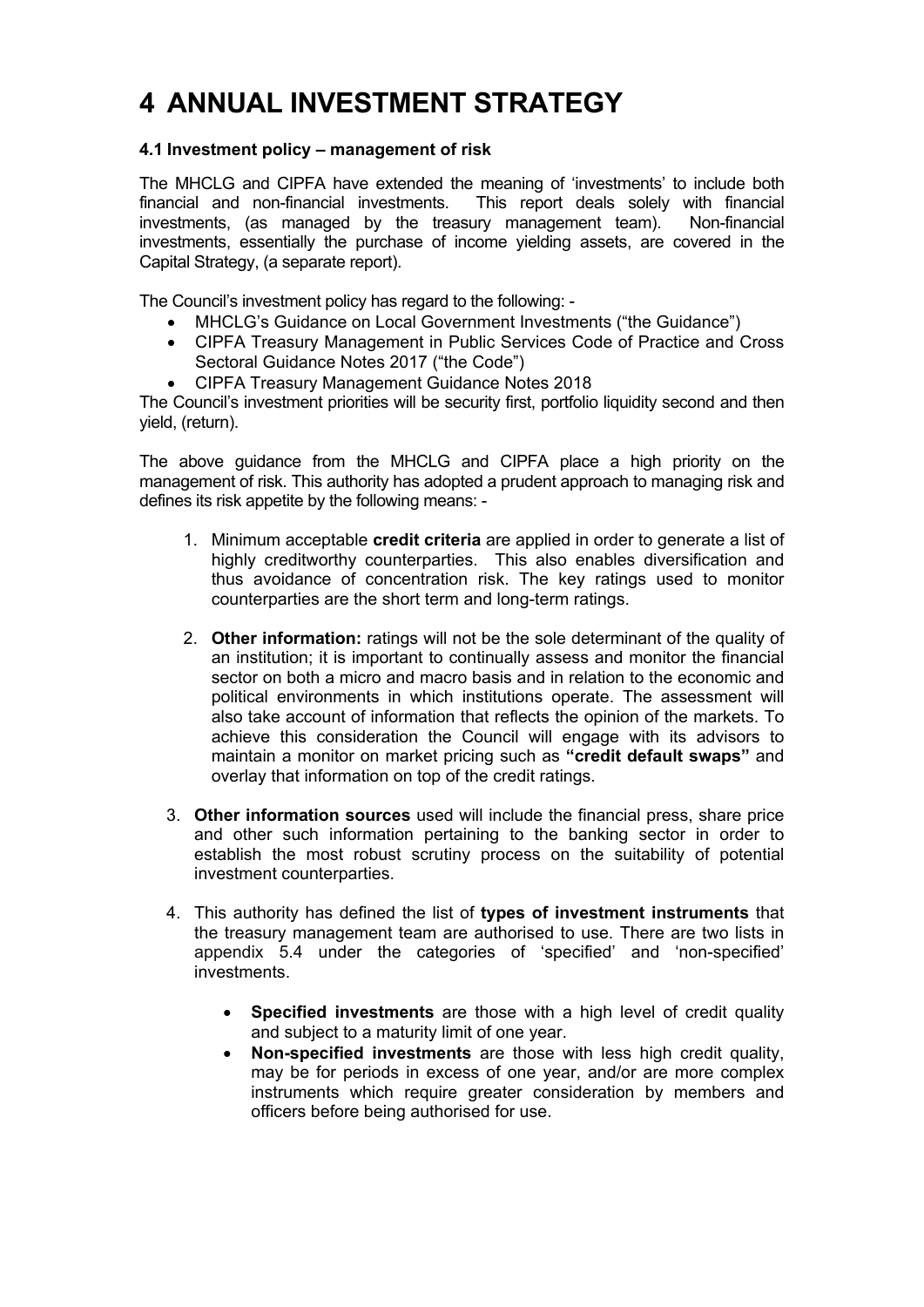- 5. **Non-specified investments limit.** The Council has determined that it will limit the maximum total exposure to non-specified investments as being £4m of the total investment portfolio, (see paragraph 4.3).
- 6. **Lending limits**, (amounts and maturity), for each counterparty will be set through applying the matrix table in paragraph 4.2.
- 7. **Transaction limits** are set for each type of investment in 4.2.
- 8. This authority will set a limit for the amount of its investments which are invested for **longer than 365 days**, (see paragraph 4.4).
- 9. Investments will only be placed with counterparties from countries with a specified minimum **sovereign rating**, (see paragraph 4.3).
- 10. This authority has engaged **external consultants**, (see paragraph 1.5), to provide expert advice on how to optimise an appropriate balance of security, liquidity and yield, given the risk appetite of this authority in the context of the expected level of cash balances and need for liquidity throughout the year.
- 11. All investments will be denominated in **sterling**.
- 12. As a result of the change in accounting standards for 2018/19 under **IFRS 9,** this authority will consider the implications of investment instruments which could result in an adverse movement in the value of the amount invested and resultant charges at the end of the year to the General Fund. (In November 2018, the Ministry of Housing, Communities and Local Government, [MHCLG], concluded a consultation for a temporary override to allow English local authorities time to adjust their portfolio of all pooled investments by announcing a statutory override to delay implementation of IFRS 9 for five years commencing from 1.4.18.)

However, this authority will also pursue **value for money** in treasury management and will monitor the yield from investment income against appropriate benchmarks for investment performance, (see paragraph 4.5). Regular monitoring of investment performance will be carried out during the year.

#### **Changes in risk management policy from last year.**

<span id="page-15-0"></span>The above criteria are unchanged from last year.

## **4.2 Creditworthiness policy**

This Council applies the creditworthiness service provided by Link Asset Services. This service employs a sophisticated modelling approach utilising credit ratings from the three main credit rating agencies - Fitch, Moody's and Standard & Poor's. The credit ratings of counterparties are supplemented with the following overlays:

- credit watches and credit outlooks from credit rating agencies;
- CDS spreads to give early warning of likely changes in credit ratings;
- sovereign ratings to select counterparties from only the most creditworthy countries.

This modelling approach combines credit ratings, credit Watches and credit Outlooks in a weighted scoring system which is then combined with an overlay of CDS spreads for which the end product is a series of colour coded bands which indicate the relative creditworthiness of counterparties. These colour codes are used by the Council to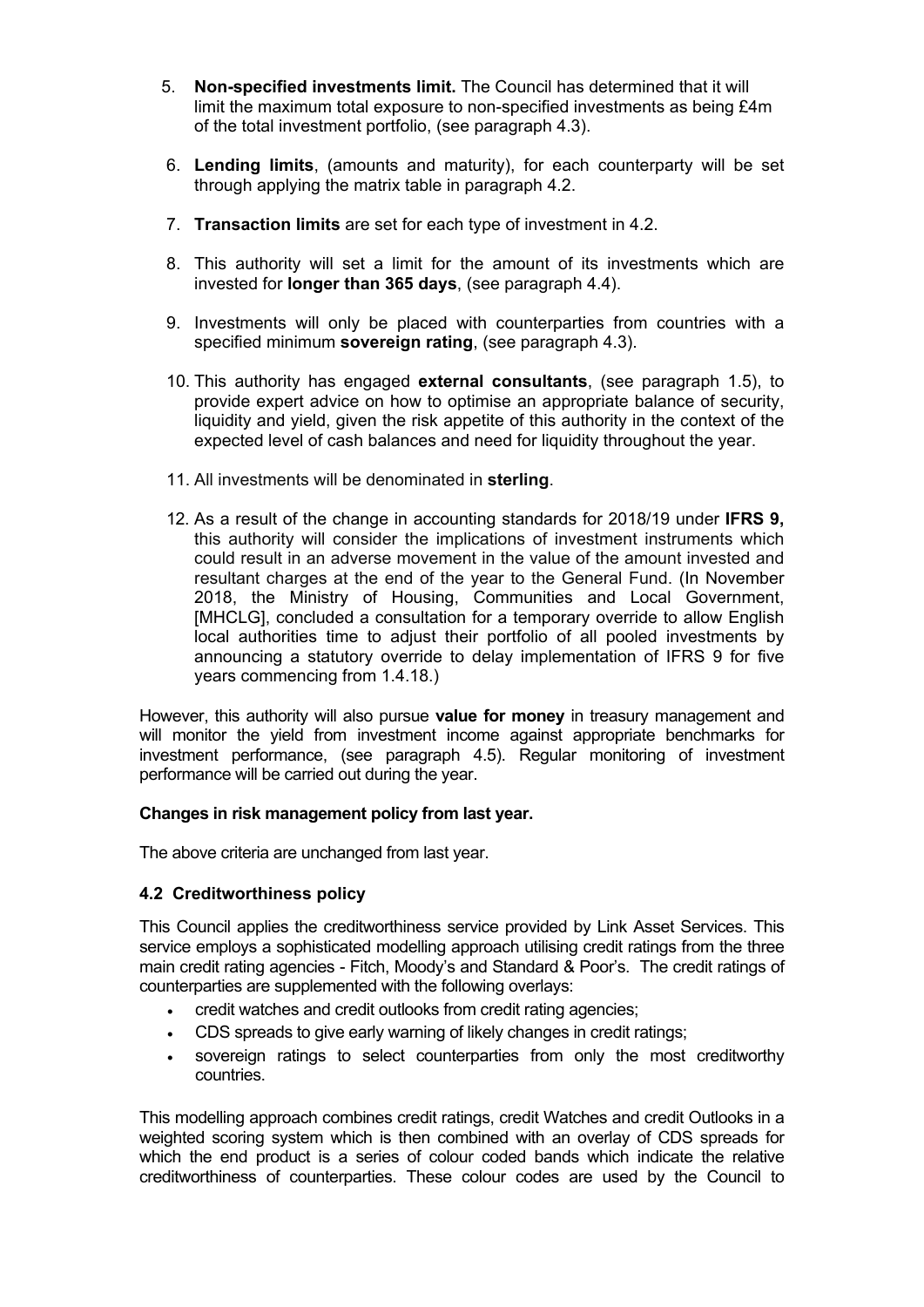determine the suggested duration for investments. The Council will therefore use counterparties within the following durational bands*:*

| Yellow            | 5 years                                                                   |
|-------------------|---------------------------------------------------------------------------|
| <b>Dark pink</b>  | 5 years for Ultra-Short Dated Bond Funds with a<br>credit score of 1.25   |
| <b>Light pink</b> | 5 years for Ultra-Short Dated Bond Funds with a<br>credit score of 1.5    |
| <b>Purple</b>     | 2 years                                                                   |
| <b>Blue</b>       | year (only applies to nationalised or semi<br>1<br>nationalised UK Banks) |
| <b>Orange</b>     | 1 year                                                                    |
| <b>Red</b>        | 6 months                                                                  |
| <b>Green</b>      | 100 days                                                                  |
| No colour         | not to be used                                                            |

The Link Asset Services' creditworthiness service uses a wider array of information other than just primary ratings. Furthermore, by using a risk weighted scoring system, it does not give undue preponderance to just one agency's ratings.

Typically the minimum credit ratings criteria the Council use will be a Short Term rating (Fitch or equivalents) of F1 and a Long Term rating of A-. There may be occasions when the counterparty ratings from one rating agency are marginally lower than these ratings but may still be used. In these instances, consideration will be given to the whole range of ratings available, or other topical market information, to support their use.

All credit ratings will be monitored regularly*.* The Council is alerted to changes to ratings of all three agencies through its use of the Link Asset Services' creditworthiness service.

- if a downgrade results in the counterparty / investment scheme no longer meeting the Council's minimum criteria, its further use as a new investment will be withdrawn immediately.
- in addition to the use of credit ratings the Council will be advised of information in movements in credit default swap spreads against the iTraxx benchmark and other market data on a daily basis via its Passport website, provided exclusively to it by Link Asset Services. Extreme market movements may result in downgrade of an institution or removal from the Council's lending list.

Sole reliance will not be placed on the use of this external service. In addition this Council will also use market data and market information, information on any external support for banks to help support its decision making process.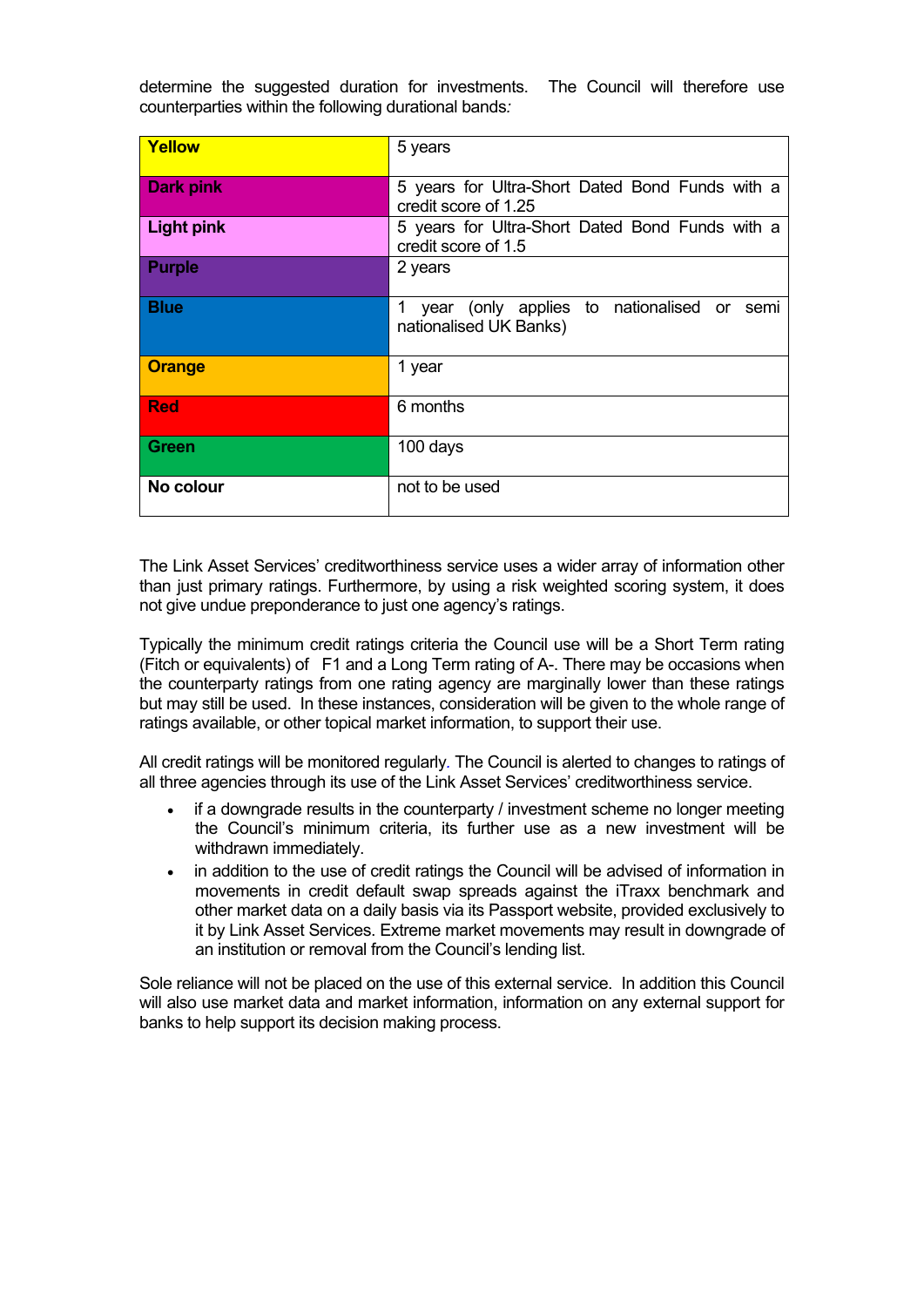|                                                                                                                                          | Υ                 | Pi1                                                                | Pi <sub>2</sub>        | P                                        | B                       | 0                    | R      | G                                   | N/C              |  |
|------------------------------------------------------------------------------------------------------------------------------------------|-------------------|--------------------------------------------------------------------|------------------------|------------------------------------------|-------------------------|----------------------|--------|-------------------------------------|------------------|--|
|                                                                                                                                          | $\overline{1}$    | 1.25                                                               | 1.5                    | $\overline{2}$                           | 3                       | $\overline{4}$       | 5      | 6                                   |                  |  |
|                                                                                                                                          | Up to 5yrs        | Up to 5yrs                                                         | Up to 5yrs             | Up to 2yrs                               | Up to 1yr               | Up to 1yr            |        | Up to 6mths Up to 100days No Colour |                  |  |
| <b>Counterparties</b>                                                                                                                    |                   | <b>Colour (and long</b><br>term rating<br>where<br>applicable)     |                        | <b>Money per</b><br>institution<br>Limit |                         | <b>Time</b><br>Limit |        |                                     |                  |  |
| Banks *                                                                                                                                  |                   |                                                                    |                        |                                          | yellow                  | £2m                  |        | 5yrs                                |                  |  |
| Banks                                                                                                                                    |                   |                                                                    |                        |                                          | purple                  |                      | £4m    |                                     | 2 yrs            |  |
| <b>Banks</b>                                                                                                                             |                   |                                                                    |                        |                                          | orange                  |                      | £4m    |                                     | 1 yr             |  |
|                                                                                                                                          |                   | <b>Banks - part nationalised</b>                                   |                        |                                          | blue                    |                      | £4m    |                                     | 1yr              |  |
| <b>Banks</b>                                                                                                                             |                   |                                                                    |                        |                                          | red                     |                      | £4m    |                                     | 6 mths           |  |
| <b>Banks</b>                                                                                                                             |                   |                                                                    |                        |                                          | green                   | £4m                  |        | 100 days                            |                  |  |
| Banks                                                                                                                                    |                   |                                                                    |                        | No colour                                |                         | Not to be used       |        |                                     |                  |  |
| <b>DMADF (Debt Management</b><br><b>Account Deposit Facility)</b>                                                                        |                   | <b>UK sovereign</b><br>rating                                      |                        | <b>Unlimited</b>                         |                         | 6 months             |        |                                     |                  |  |
|                                                                                                                                          | Local authorities |                                                                    |                        | yellow                                   |                         |                      | £10m   |                                     | <b>Unlimited</b> |  |
| Local<br><b>Authorities</b><br><b>Companies</b><br>which are 100% owned by the<br>Borough Council King's Lynn and<br><b>West Norfolk</b> |                   | N/A                                                                |                        | £12m                                     |                         | <b>Unlimited</b>     |        |                                     |                  |  |
|                                                                                                                                          |                   |                                                                    |                        |                                          | <b>Fund rating</b>      | Money and/or %       |        |                                     | <b>Time</b>      |  |
|                                                                                                                                          |                   |                                                                    |                        |                                          |                         | Limit                |        | Limit                               |                  |  |
| <b>Money Market Funds CNAV</b>                                                                                                           |                   |                                                                    | <b>AAA</b>             |                                          | £4m                     |                      | liquid |                                     |                  |  |
| <b>Money Market Funds LVNAV</b>                                                                                                          |                   |                                                                    | <b>AAA</b>             | £4m                                      |                         | liquid               |        |                                     |                  |  |
| <b>Money Market Funds VNAV</b>                                                                                                           |                   |                                                                    | <b>AAA</b>             | £4m                                      |                         | liquid               |        |                                     |                  |  |
| Ultra-Short Dated Bond Funds<br>with a credit score of 1.25                                                                              |                   |                                                                    | <b>Dark pink / AAA</b> |                                          | £3m                     |                      | liquid |                                     |                  |  |
|                                                                                                                                          |                   | <b>Ultra-Short Dated Bond Funds</b><br>with a credit score of 1.50 |                        |                                          | <b>Light pink / AAA</b> | £3m                  |        |                                     | liquid           |  |

\*Please note: the yellow colour category is for UK Government debt, or its equivalent, money market funds and collateralised deposits where the collateral is UK Government debt – see appendix 5.4.

#### **UK banks – ring fencing**

The largest UK banks, (those with more than £25bn of retail / Small and Mediumsized Enterprise (SME) deposits), are required, by UK law, to separate core retail banking services from their investment and international banking activities by 1st January 2019. This is known as "ring-fencing". Whilst smaller banks with less than £25bn in deposits are exempt, they can choose to opt up. Several banks are very close to the threshold already and so may come into scope in the future regardless.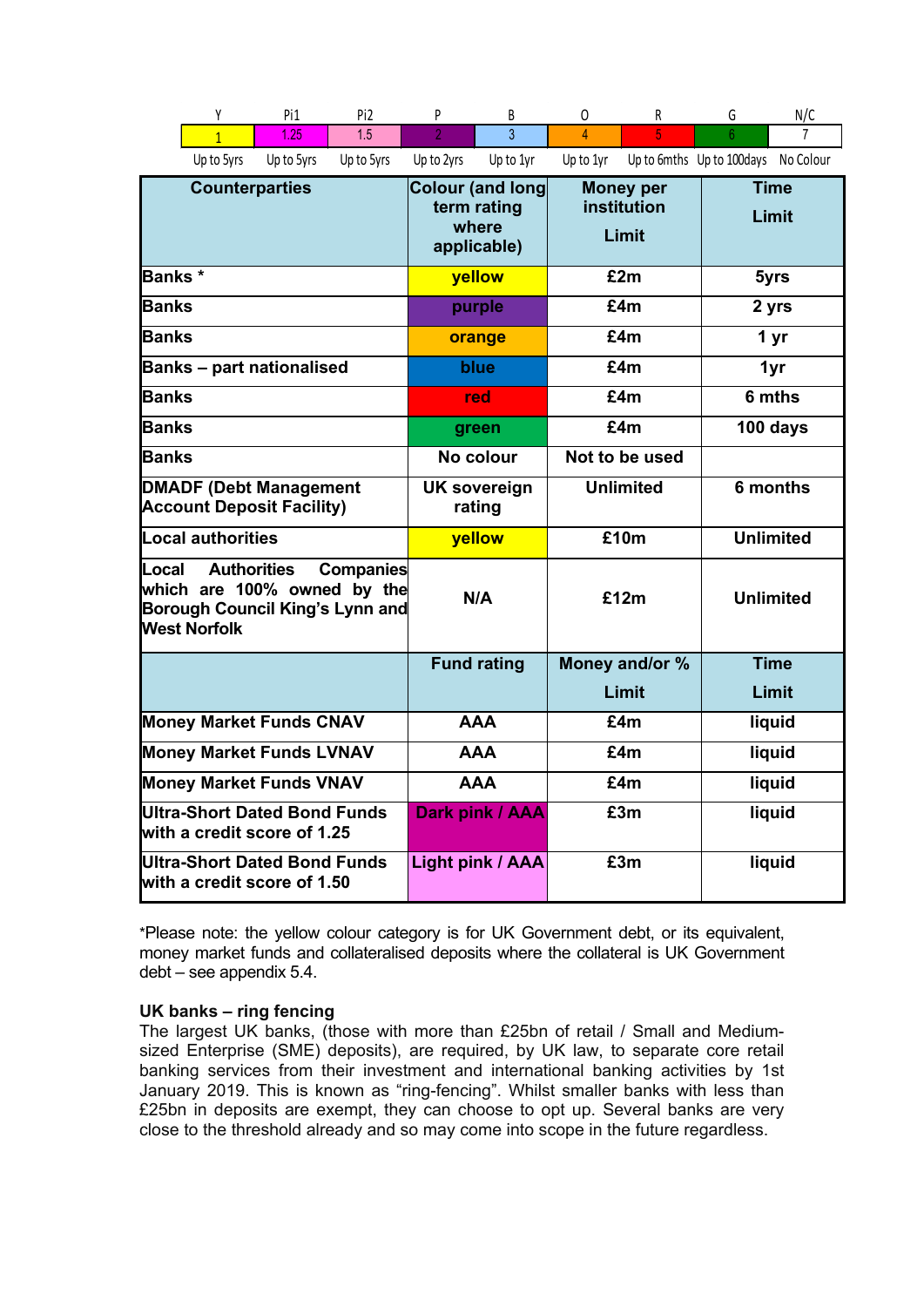Ring-fencing is a regulatory initiative created in response to the global financial crisis. It mandates the separation of retail and SME deposits from investment banking, in order to improve the resilience and resolvability of banks by changing their structure. In general, simpler, activities offered from within a ring-fenced bank, (RFB), will be focused on lower risk, day-to-day core transactions, whilst more complex and "riskier" activities are required to be housed in a separate entity, a non-ring-fenced bank, (NRFB). This is intended to ensure that an entity's core activities are not adversely affected by the acts or omissions of other members of its group.

While the structure of the banks included within this process may have changed, the fundamentals of credit assessment have not. The Council will continue to assess the new-formed entities in the same way that it does others and those with sufficiently high ratings, (and any other metrics considered), will be considered for investment purposes.

## <span id="page-18-0"></span>**4.3 Country limits**

Due care will be taken to consider the exposure of the Council's total investment portfolio to non-specified investments, countries, groups and sectors.

- a) **Non-specified investment limit.** The Council has determined that it will limit the maximum total exposure to non-specified investments as being £4m of the total investment portfolio.
- b) **Country limit.** The Council has determined that it will only use approved counterparties from the UK and from countries with a **minimum sovereign credit rating of AA-** from Fitch. The list of countries that qualify using this credit criteria as at the date of this report are shown in Appendix 5.4. This list will be added to, or deducted from, by officers should ratings change in accordance with this policy.
- c) **Other limits.** In addition:
	- no more than £4m will be placed with any non-UK country at any time;
	- limits in place above will apply to a group of companies;
	- sector limits will be monitored regularly for appropriateness.

## <span id="page-18-1"></span>**4.4 Investment strategy**

**In-house funds.** Investments will be made with reference to the core balance and cash flow requirements and the outlook for short-term interest rates (i.e. rates for investments up to 12 months). Greater returns are usually obtainable by investing for longer periods. While most cash balances are required in order to manage the ups and downs of cash flow, where cash sums can be identified that could be invested for longer periods, the value to be obtained from longer term investments will be carefully assessed.

- If it is thought that Bank Rate is likely to rise significantly within the time horizon being considered, then consideration will be given to keeping most investments as being short term or variable.
- Conversely, if it is thought that Bank Rate is likely to fall within that time period, consideration will be given to locking in higher rates currently obtainable, for longer periods.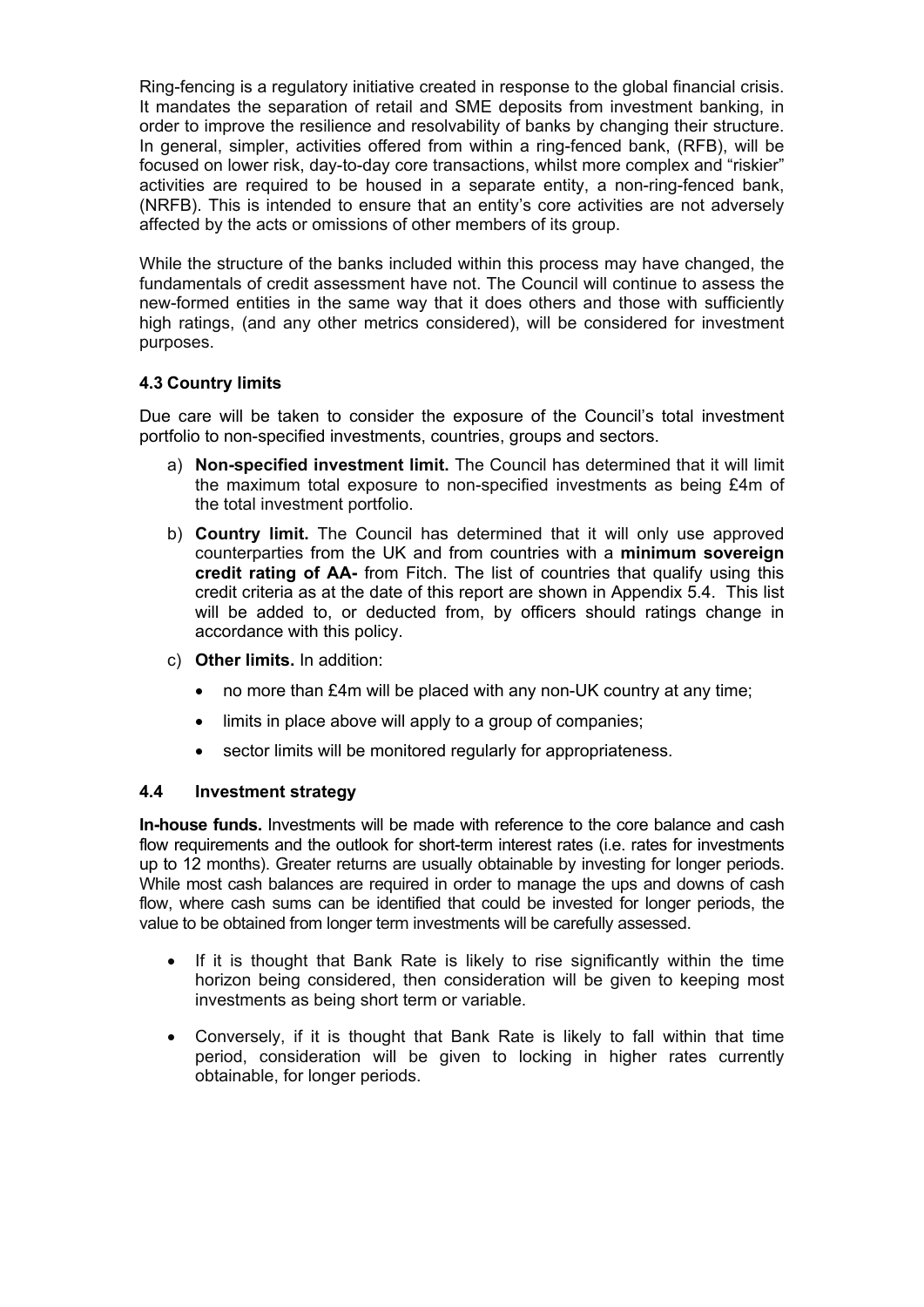#### **Investment returns expectations.**

Bank Rate is forecast to increase steadily but slowly over the next few years to reach 2.00% by quarter 1 2022. Bank Rate forecasts for financial year ends (March) are:

- 2018/19 0.75%
- 2019/20 1.25%
- $\bullet$  2020/21 1.50%
- 2021/22 2.00%

The suggested budgeted investment earnings rates for returns on investments placed for periods up to about three months during each financial year are as follows:

|             | <b>Now</b> |
|-------------|------------|
| 2018/19     | 0.75%      |
| 2019/20     | 1.00%      |
| 2020/21     | 1.50%      |
| 2021/22     | 1.75%      |
| 2022/23     | 1.75%      |
| 2023/24     | 2.00%      |
| Later years | 2.50%      |

- The overall balance of risks to economic growth in the UK is probably neutral.
- The balance of risks to increases in Bank Rate and shorter term PWLB rates, are probably also even and are dependent on how strong GDP growth turns out, how slowly inflation pressures subside, and how quickly the Brexit negotiations move forward positively.
- These rates are reflected in the Financial Plan 2018/2023 approved at Council on the 21 February 2019.

**Investment treasury indicator and limit** - total principal funds invested for greater than 365 days. These limits are set with regard to the Council's liquidity requirements and to reduce the need for early sale of an investment, and are based on the availability of funds after each year-end.

| Maximum principal sums invested > 365 days |           |           |           |
|--------------------------------------------|-----------|-----------|-----------|
|                                            | 2019/2020 | 2020/2021 | 2021/2022 |
| Principal sums invested > 365 days         |           |           |           |
|                                            | £4m       | £4m       | £4m       |
| <b>With Local Authorities</b>              | £10m      | £10m      | £10m      |
| With Local Authorities Companies           | £12m      | £12m      | £12m      |
| which are 100% owned by BCKLWN             |           |           |           |
| Current investments as at 28.02.19 in      | £2m       | £8m       |           |
| excess of 1 year maturing in each year     |           |           |           |

The Council is asked to approve the following treasury indicator and limit:

Group limit - where a number of institutions are under one ownership – Investments for the whole group will not exceed the limit above except where the companies are owned by the Borough Council King's Lynn and West Norfolk.

#### <span id="page-19-0"></span>**4.5 End of year investment report**

At the end of the financial year, the Council will report on its investment activity as part of its Annual Treasury Report.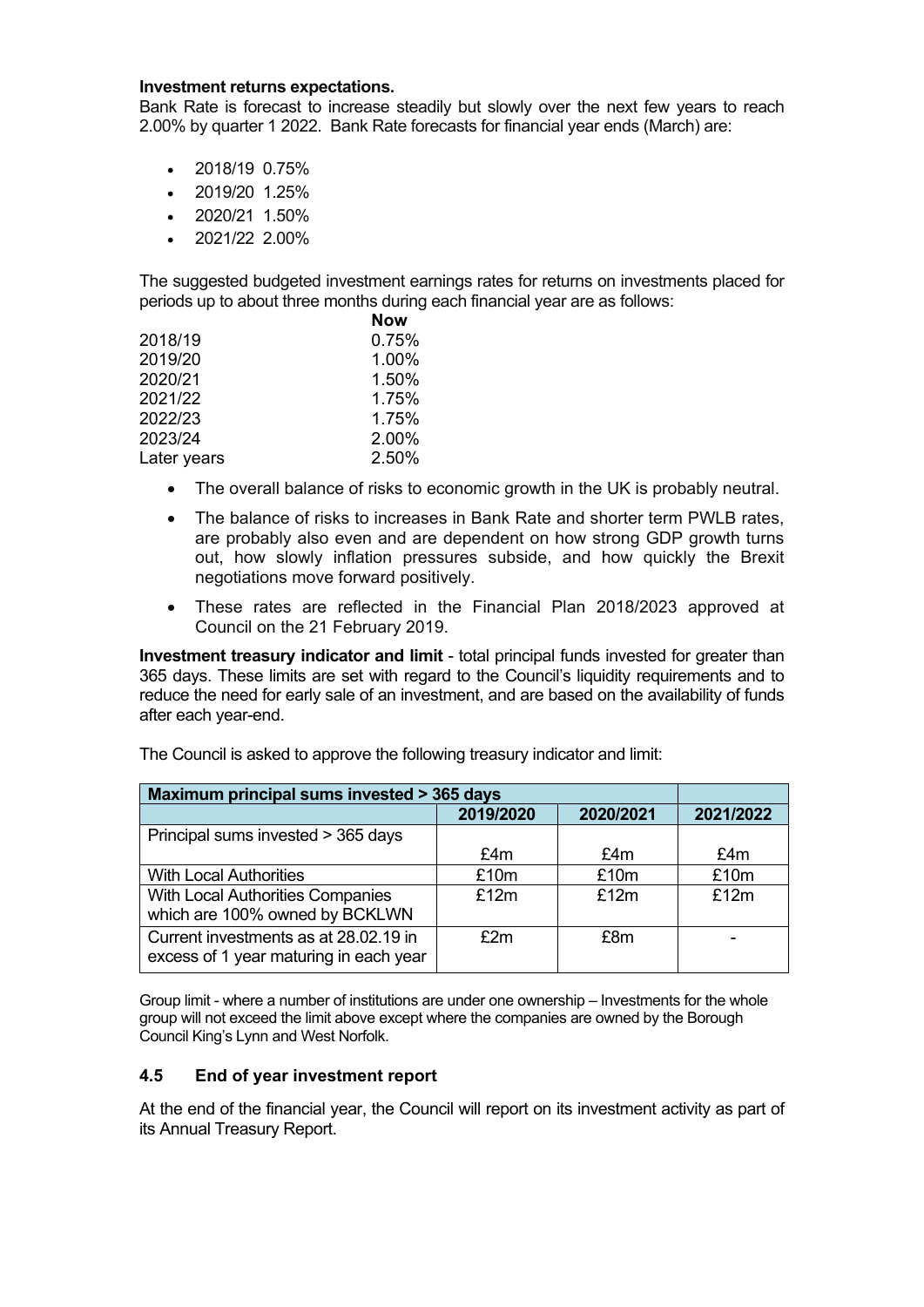## <span id="page-20-0"></span>**4.6 Financial Implications**

The financial implications of the borrowing and investment strategy and MRP are reflected in the financing adjustment figure included in the Financial Plan 2018/2023 approved at Council on 21 February 2019.

The accounting treatment may differ from the underlying cash transactions arising from investment decisions made by this council. To ensure that the council is protected from any adverse revenue impact, which may arise from these differences, we will review the accounting implications of new transactions before they are undertaken.

## <span id="page-20-1"></span>**4.7 Risk Management Implications**

There are elements of risk in dealing with the treasury management function although the production and monitoring of such controls as Prudential Indicators and Treasury Management Strategies help to reduce the exposure of the council to the market. The costs and returns on borrowing and investment are in themselves a reflection of risk that is seen by the market forces. The action and controls outlined in the report will provide for sound financial and performance management procedures.

## <span id="page-20-2"></span>**4.8 Policy Implications**

There are no other changes in the Treasury Management policy at present, other than those outlined in this report. Appendices 5.5 and 5.6 detail the treasury management scheme of delegation and the role of the Section 151 Officer.

## <span id="page-20-3"></span>**4.9 Statutory Considerations**

The council must set Prudential Indicators and adopt a Treasury Management Strategy and Annual investment Strategy before 31 March 2019.

## <span id="page-20-4"></span>**4.10 Access to Information**

Monthly Monitoring reports 2018/2019 and 2019/2020 The Financial Plan 2018/2023 – A Financial Plan Capital Programme 2018/2023 Council Website – Treasury Management Practices Capital and Local Property Investment Fund Strategy 2017/2021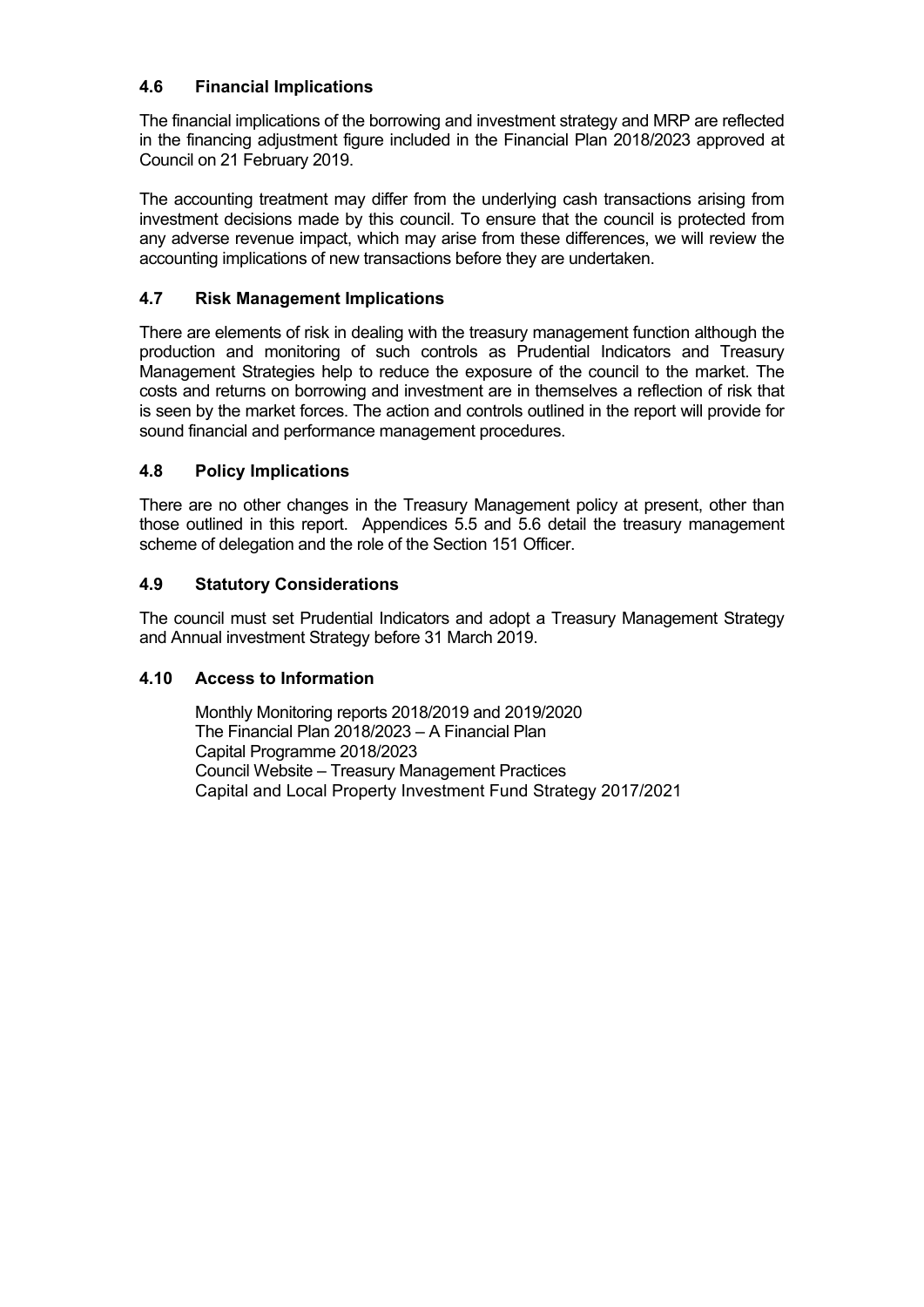## <span id="page-21-0"></span>**5 APPENDICES**

- 1. Prudential and treasury indicators and MRP statement
- 2. Economic background
- 3. Treasury management practice 1 credit and counterparty risk management
- 4. Approved countries for investments
- 5. Treasury management scheme of delegation
- 6. The treasury management role of the section 151 officer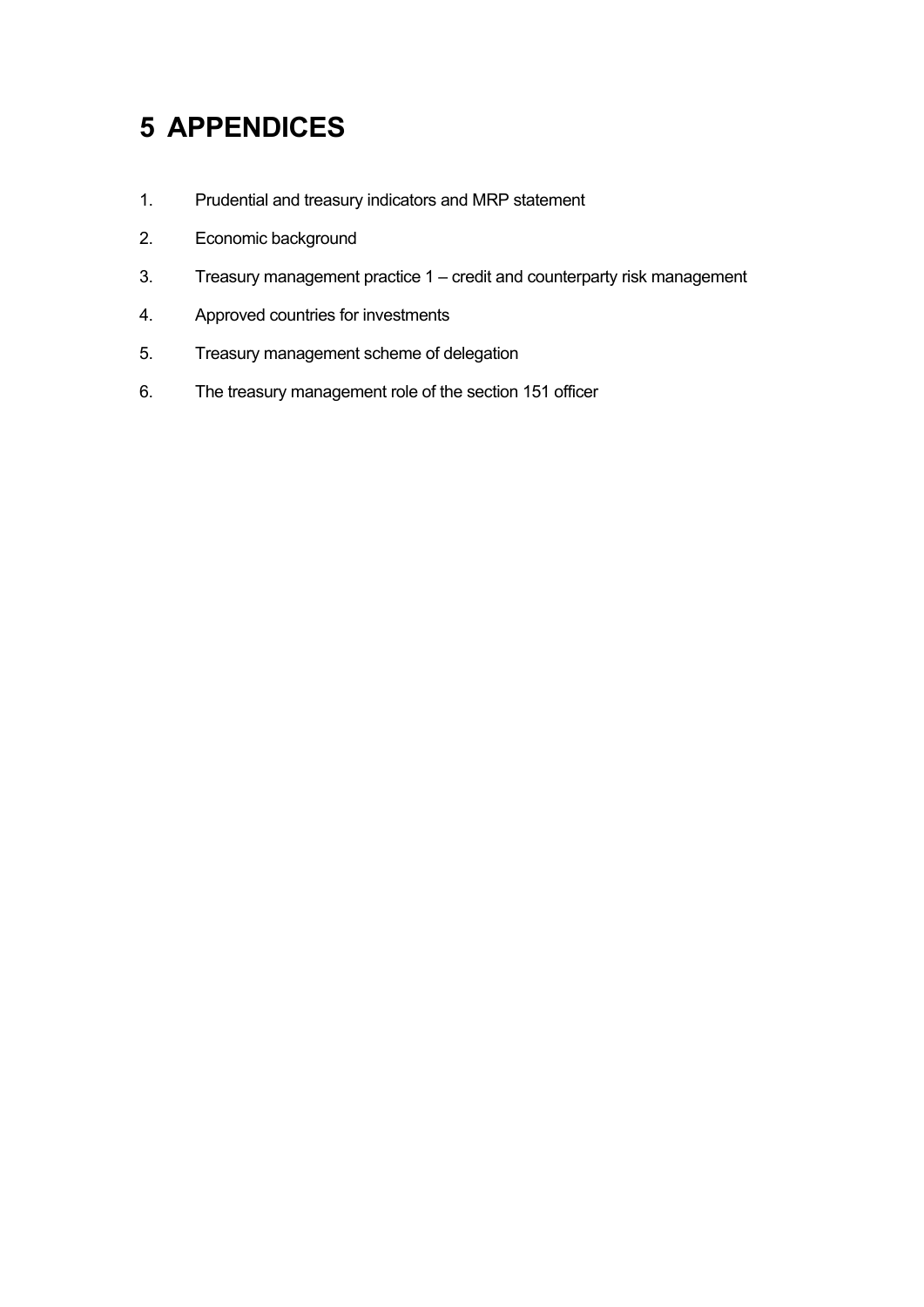#### <span id="page-22-0"></span>**5.1 THE CAPITAL PRUDENTIAL AND TREASURY INDICATORS 2019/20 – 2022/23 AND MRP STATEMENT**

The Council's capital expenditure plans are the key driver of treasury management activity. The output of the capital expenditure plans is reflected in the prudential indicators, which are designed to assist members' overview and confirm capital expenditure plans.

#### **5.1.2 Capital expenditure**

| <b>Capital</b><br><b>Expenditure</b>        | 2018/201<br>9<br><b>Estimate</b> | 2019/202<br><b>Estimate</b> | 2020/202<br><b>Estimate</b> | 2021/2022<br><b>Estimate</b> | 2022/2023<br><b>Estimate</b> |
|---------------------------------------------|----------------------------------|-----------------------------|-----------------------------|------------------------------|------------------------------|
|                                             | £'000                            | £'000                       | £'000                       | £'000                        | £'000                        |
| <b>Major Projects</b>                       | 31,135                           | 43,887                      | 20,829                      |                              |                              |
| <b>Operational Schemes:</b>                 |                                  |                             |                             |                              |                              |
| Central and<br>Community<br><b>Services</b> | 3,209                            | 2,528                       | 2,430                       | 2,360                        | 2,360                        |
| Commercial<br><b>Services</b>               | 1,917                            | 2,897                       | 514                         | 576                          | 131                          |
| Environment and<br>Planning                 | 7                                |                             |                             |                              |                              |
| Finance<br><b>Services</b>                  | 119                              | 50                          | 50                          | 50                           | 50                           |
| <b>Exempt Schemes</b><br>- Non-Commercial   | 6,885                            | 11,219                      | 22,634                      | 15,390                       | 13,420                       |
| <b>Exempt Schemes</b><br>- Commercial       |                                  | 2,818                       | 5,609                       | 2,792                        | 1,942                        |
| Total                                       | 43,272                           | 63,399                      | 52,066                      | 21,168                       | 17,903                       |

## **5.1.3 Affordability prudential indicators**

The previous sections cover the overall capital and control of borrowing prudential indicators, but within this framework prudential indicators are required to assess the affordability of the capital investment plans. These provide an indication of the impact of the capital investment plans on the Council's overall finances. The Council is asked to approve the following indicators:

#### **Ratio of financing costs to net revenue stream**

This indicator identifies the trend in the cost of capital, (borrowing and other long term obligation costs net of investment income), against the net revenue stream.

| $\frac{0}{0}$            | 2018/19<br><b>Estimate</b><br>£'000 | 2019/20<br><b>Estimate</b><br>£'000 | 2020/21<br><b>Estimate</b><br>£'000 | 2021/22<br><b>Estimate</b><br>£'000 | 2022/23<br><b>Estimate</b><br>£'000 |
|--------------------------|-------------------------------------|-------------------------------------|-------------------------------------|-------------------------------------|-------------------------------------|
| Services                 | 3.80                                | 3.81                                | 3.67                                | 3.60                                | 3.40                                |
| Commercial<br>activities | -                                   | 0.90                                | 2.11                                | 2.12                                | 1.78                                |

The estimates of financing costs include current commitments and the proposals in this budget report.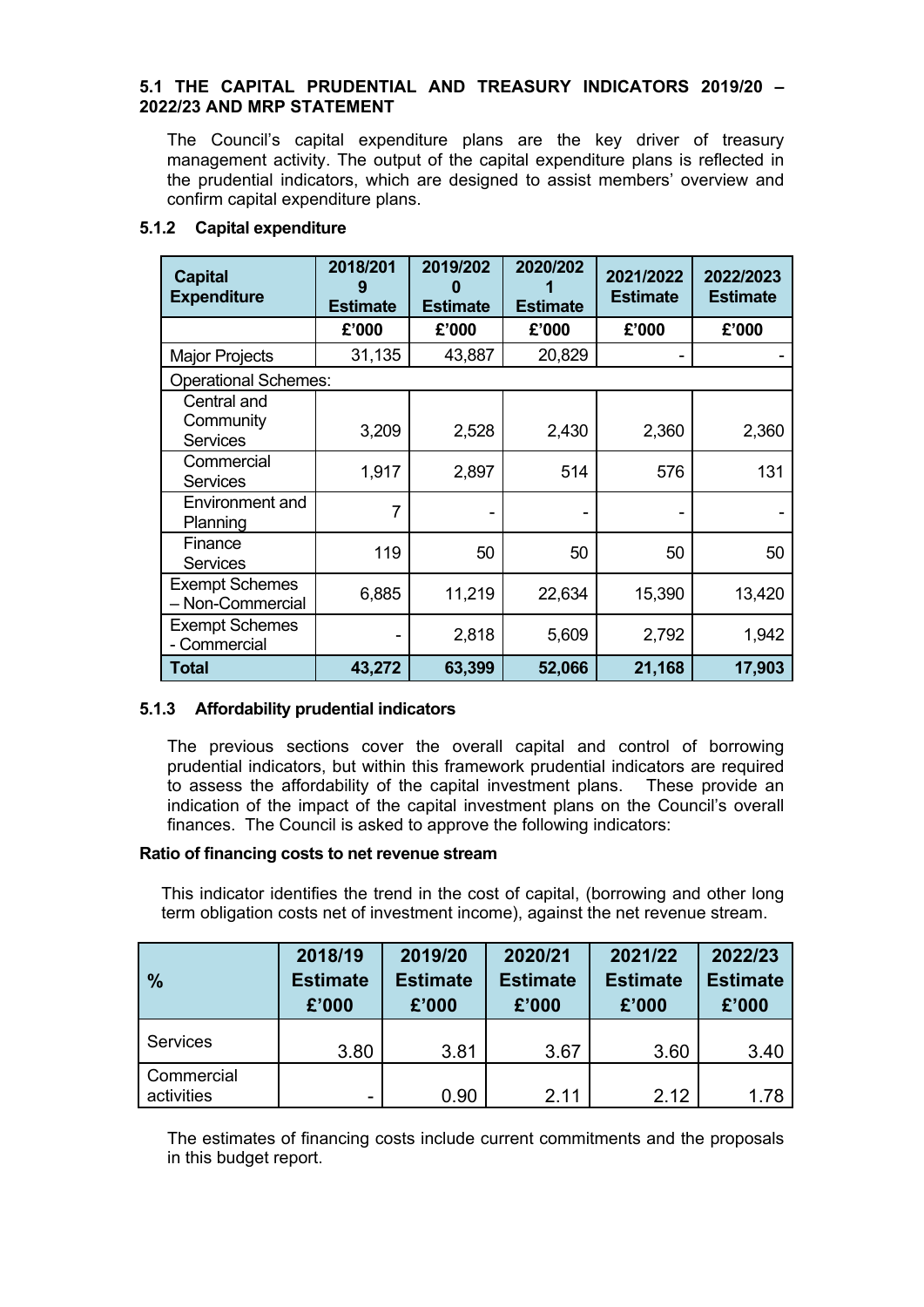## **5.1.4 Maturity structure of borrowing**

Maturity structure of borrowing. These gross limits are set to reduce the Council's exposure to large fixed rate sums falling due for refinancing, and are required for upper and lower limits.

**£m 2018/19 2019/20 2020/21 Interest rate exposures Upper Upper Upper** Limits on fixed interest rates based on net debt 100% 100% 100% Limits on variable interest rates based on net debt 40% 40% 40% **Maturity structure of fixed interest rate borrowing 2018/19 Lower Upper £m** Under 12 months 0% 100% 2.5 12 months to 2 years 0% 100% 0.4 2 years to 50 years 100% 100% -50 years + 0% 100% 100 10

The Council is asked to approve the following treasury indicators and limits:

## **5.1.5. Control of interest rate exposure**

Please see paragraphs 3.3, 3.4 and 4.4.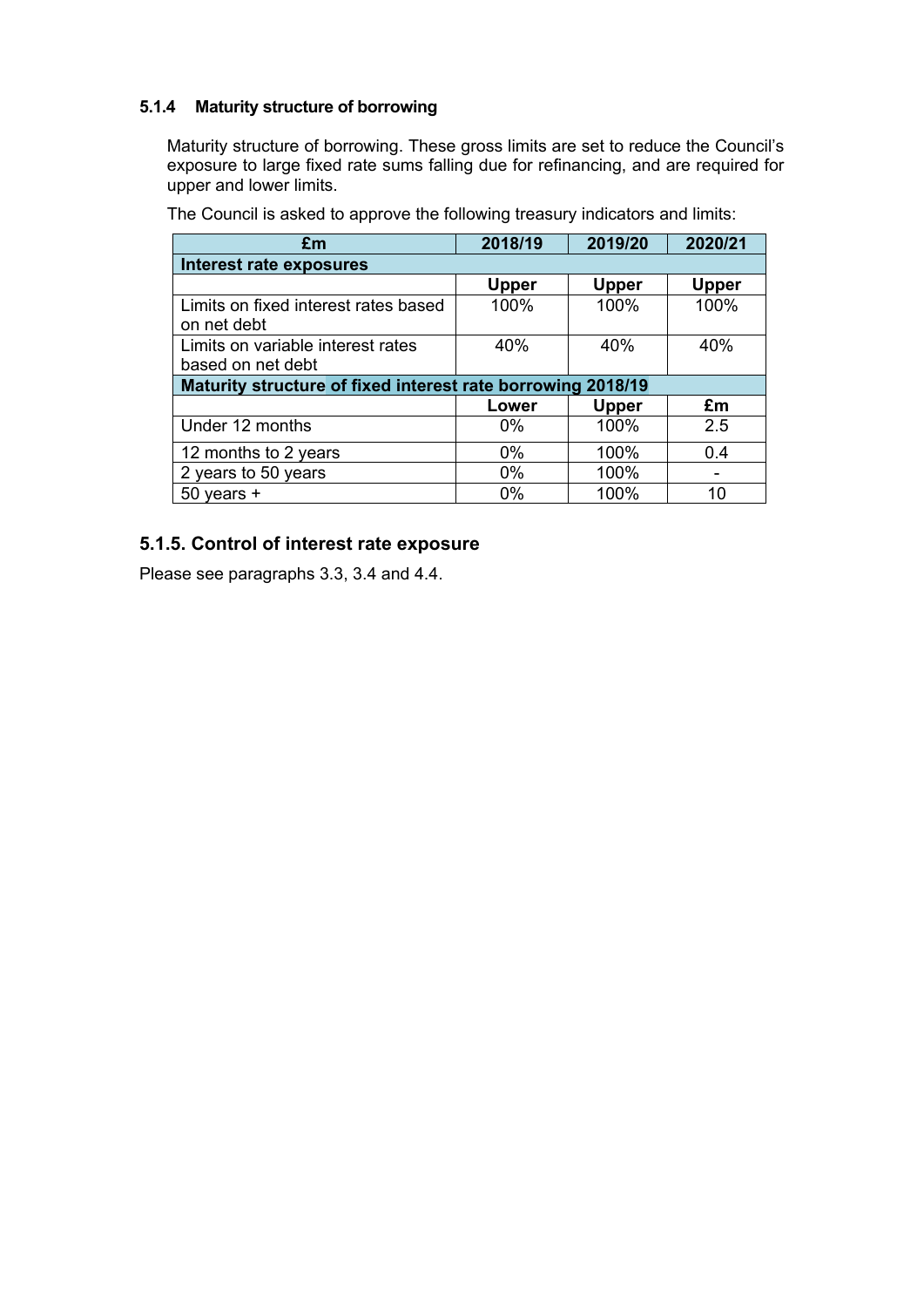#### <span id="page-24-0"></span>**5.2 ECONOMIC BACKGROUND**

**GLOBAL OUTLOOK. World growth** has been doing reasonably well, aided by strong growth in the US. However, US growth is likely to fall back in 2019 and, together with weakening economic activity in China and the eurozone, overall world growth is likely to weaken.

**Inflation** has been weak during 2018 but, at long last, unemployment falling to remarkably low levels in the US and UK has led to an acceleration of wage inflation. The US Fed has therefore increased rates nine times and the Bank of England twice. However, the ECB is unlikely to start raising rates until late in 2019 at the earliest.

#### **KEY RISKS - central bank monetary policy measures**

Looking back on nearly ten years since the financial crash of 2008 when liquidity suddenly dried up in financial markets, it can be assessed that central banks' monetary policy measures to counter the sharp world recession were successful. The key monetary policy measures they used were a combination of lowering central interest rates and flooding financial markets with liquidity, particularly through unconventional means such as quantitative easing (QE), where central banks bought large amounts of central government debt and smaller sums of other debt.

**The key issue now** is that period of stimulating economic recovery and warding off the threat of deflation, is coming towards its close. A new period is well advanced in the US, and started more recently in the UK, of reversing those measures i.e. by raising central rates and, (for the US), reducing central banks' holdings of government and other debt. These measures are now required in order to stop the trend of a reduction in spare capacity in the economy and of unemployment falling to such low levels, that the reemergence of inflation is viewed as a major risk. It is, therefore, crucial that central banks get their timing right and do not cause shocks to market expectations that could destabilise financial markets. In particular, a key risk is that because QE-driven purchases of bonds drove up the price of government debt, and therefore caused a sharp drop in income yields, this also encouraged investors into a search for yield and into investing in riskier assets such as equities. Consequently, prices in both bond and equity markets rose to historically high valuation levels simultaneously. This meant that both asset categories were exposed to the risk of a sharp downward correction and we did, indeed, see a sharp fall in equity values in the last quarter of 2018. It is important, therefore, that central banks only gradually unwind their holdings of bonds in order to prevent destabilising the financial markets. It is also likely that the timeframe for central banks unwinding their holdings of QE debt purchases will be over several years. They need to balance their timing to neither squash economic recovery, by taking too rapid and too strong action, or, conversely, let inflation run away by taking action that was too slow and/or too weak. **The potential for central banks to get this timing and strength of action wrong are now key risks.** At the time of writing, (early January 2019), financial markets are very concerned that the Fed is being too aggressive with its policy for raising interest rates and is likely to cause a recession in the US economy.

The world economy also needs to adjust to a sharp change in **liquidity creation** over the last five years where the US has moved from boosting liquidity by QE purchases, to reducing its holdings of debt (currently about \$50bn per month). In addition, the European Central Bank ended its QE purchases in December 2018.

**UK.** The flow of positive economic statistics since the end of the first quarter of 2018 has shown that pessimism was overdone about the poor growth in quarter 1 when adverse weather caused a temporary downward blip. Quarter 1 at 0.1% growth in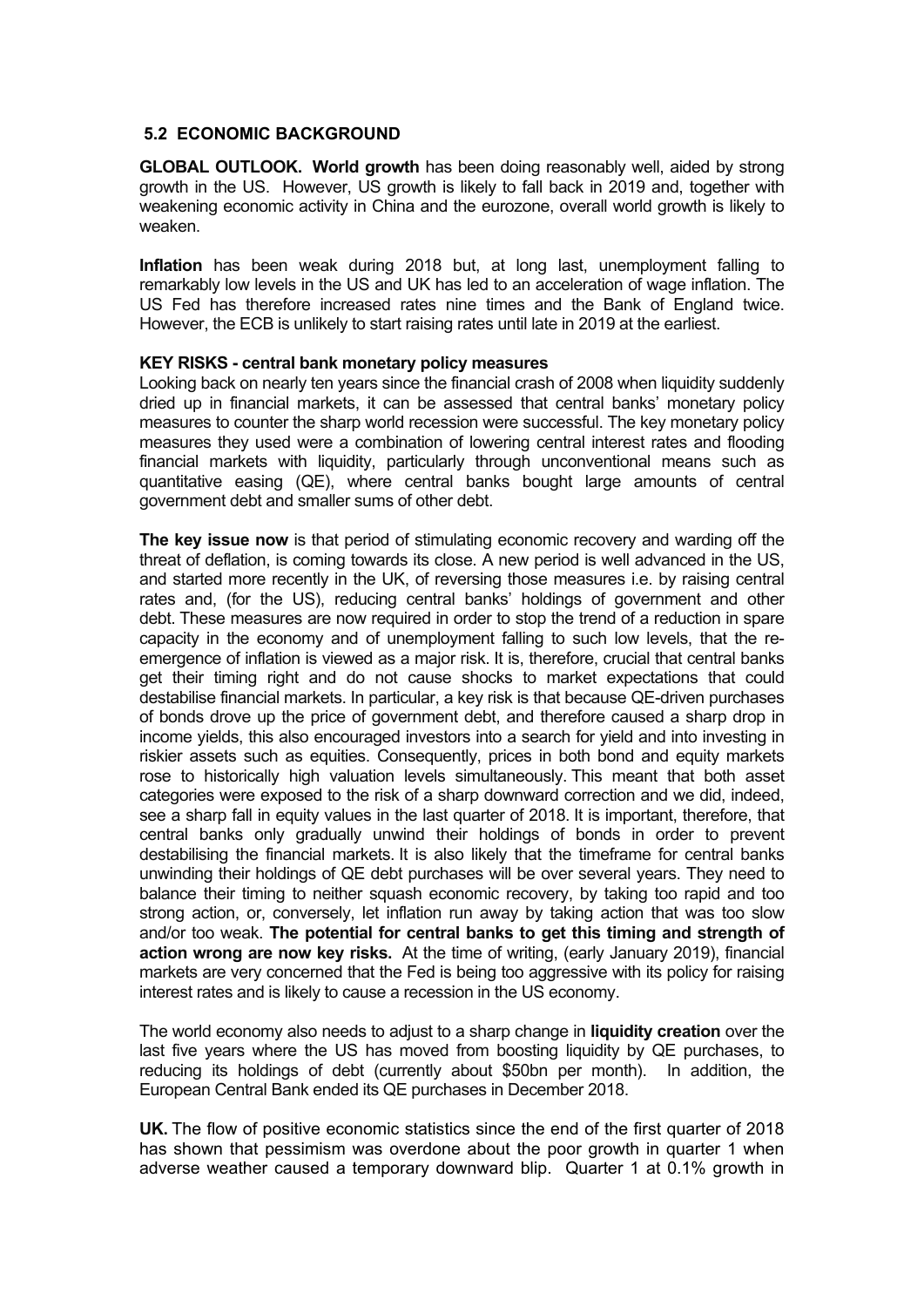GDP was followed by a return to 0.4% in quarter 2 and by a strong performance in quarter 3 of +0.6%. However, growth in quarter 4 is expected to weaken significantly.

At their November quarterly Inflation Report meeting, the MPC repeated their wellworn phrase that future Bank Rate increases would be gradual and would rise to a much lower equilibrium rate, (where monetary policy is neither expansionary of contractionary), than before the crash; indeed they gave a figure for this of around 2.5% in ten years' time, but declined to give a medium term forecast. However, with so much uncertainty around Brexit, they warned that the next move could be up or down, even if there was a disorderly Brexit. While it would be expected that Bank Rate could be cut if there was a significant fall in GDP growth as a result of a disorderly Brexit, so as to provide a stimulus to growth, they warned they could also *raise* Bank Rate in the same scenario if there was a boost to inflation from a devaluation of sterling, increases in import prices and more expensive goods produced in the UK replacing cheaper goods previously imported, and so on. In addition, the Chancellor could potentially provide fiscal stimulus to support economic growth, though at the cost of increasing the budget deficit above currently projected levels.

It is unlikely that the MPC would increase Bank Rate in February 2019, ahead of the deadline in March for Brexit. Getting parliamentary approval for a Brexit agreement on both sides of the Channel will take well into spring 2019. However, in view of the hawkish stance of the MPC at their November meeting, the next increase in Bank Rate is now forecast to be in May 2019, (on the assumption that a Brexit deal is agreed by both the UK and the EU). The following increases are then forecast to be in February and November 2020 before ending up at 2.0% in February 2022.

**Inflation.** The Consumer Price Index (CPI) measure of inflation has been falling from a peak of 3.1% in November 2017 to 2.1% in December 2018. In the November Bank of England quarterly Inflation Report, inflation was forecast to still be marginally above its 2% inflation target two years ahead, (at about 2.1%), given a scenario of minimal increases in Bank Rate.

The **labour market** figures in November were particularly strong with an emphatic increase in total employment of 141,000 over the previous three months, unemployment at 4.0% at a 43 year low on the Independent Labour Organisation measure, and job vacancies hitting an all-time high, indicating that employers are having major difficulties filling job vacancies with suitable staff. It was therefore unsurprising that wage inflation continued at its high point of 3.3%, (3 month average regular pay, excluding bonuses). This meant that in real terms, (i.e. wage rates less CPI inflation), earnings are currently growing by about 1.2%, the highest level since 2009. This increase in household spending power is likely to feed through into providing some support to the overall rate of economic growth in the coming months. This tends to confirm that the MPC was right to start on a cautious increase in Bank Rate in August as it views wage inflation in excess of 3% as increasing inflationary pressures within the UK economy.

In the **political arena**, the Brexit deal put forward by the Conservative minority government was defeated on 15 January. It is unclear at the time of writing, how this situation will move forward. However, our central position is that Prime Minister May's government will endure, despite various setbacks, along the route to reaching an orderly Brexit though the risks are increasing that it may not be possible to get full agreement by the UK and EU before 29 March 2019, in which case this withdrawal date is likely to be pushed back to a new date. If, however, the UK faces a general election in the next 12 months, this could result in a potential loosening of monetary and fiscal policy and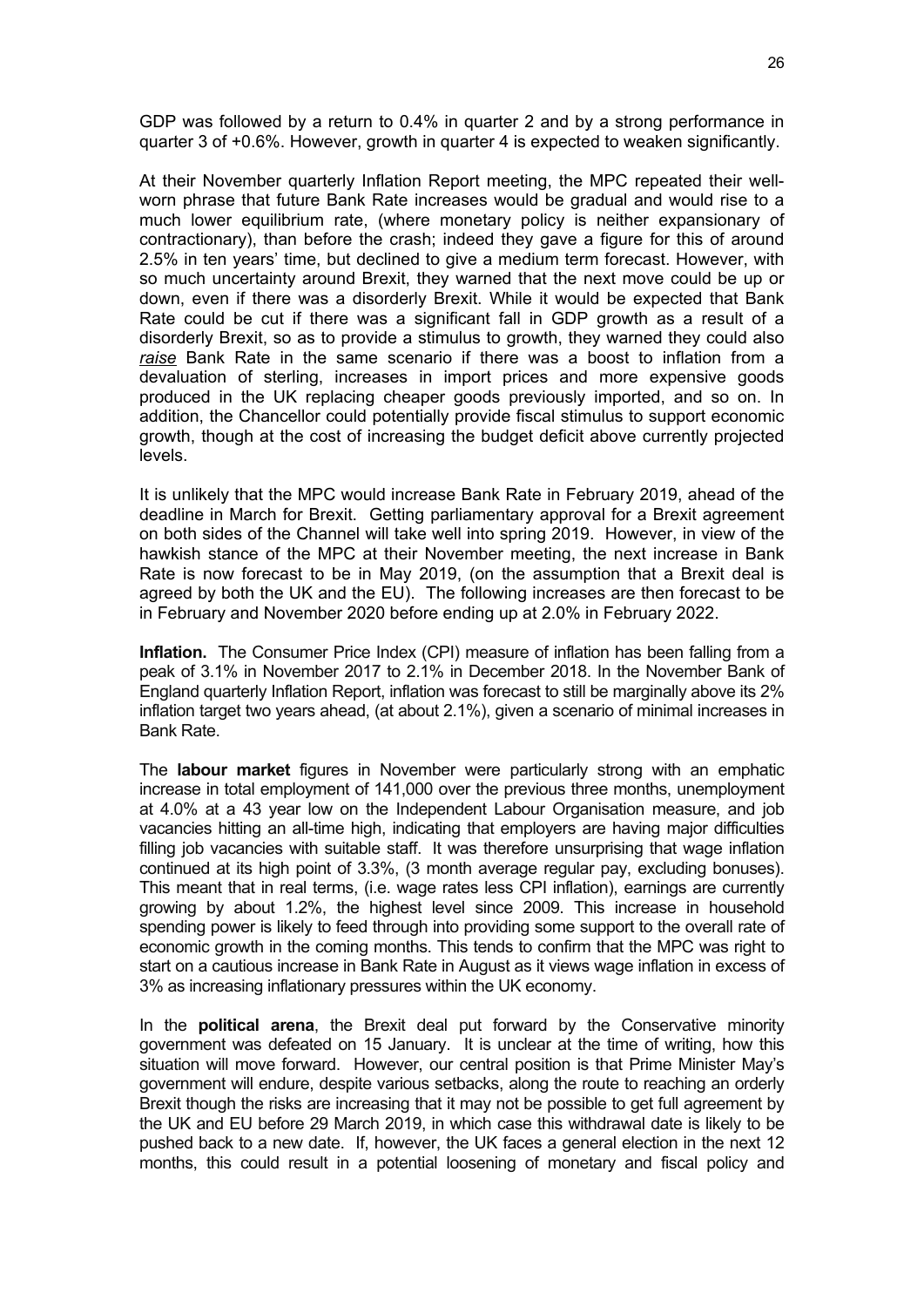therefore medium to longer dated gilt yields could rise on the expectation of a weak pound and concerns around inflation picking up.

**USA.** President Trump's massive easing of fiscal policy is fuelling a (temporary) boost in consumption which has generated an upturn in the rate of strong growth which rose from 2.2% (annualised rate) in quarter 1 to 4.2% in quarter 2 and 3.5%, (3.0% y/y), in quarter 3, but also an upturn in inflationary pressures. The strong growth in employment numbers and the reduction in the unemployment rate to 3.9%, near to a recent 49 year low, has fed through to an upturn in wage inflation which hit 3.2% in November. However, CPI inflation overall fell to 2.2% in November and looks to be on a falling trend to drop below the Fed's target of 2% during 2019. The Fed has continued on its series of increases in interest rates with another 0.25% increase in December to between 2.25% and 2.50%, this being the fifth increase in 2018 and the ninth in this cycle. However, they did also reduce their forecast for further increases from three to two. This latest increase compounded investor fears that the Fed is over doing the speed and level of increases in rates and that it is going to cause a US recession as a result. There is also much evidence in previous monetary policy cycles of the Fed's series of increases doing exactly that. Consequently, we have seen stock markets around the world falling under the weight of fears around the Fed's actions, the trade war between the US and China and an expectation that world growth will slow.

The tariff war between the US and China has been generating a lot of heat during 2018; it has the potential to significantly damage world growth if an agreement is not reached during the current three month truce declared by President Trump to hold off from any further tariff increases.

**Eurozone.** Growth was 0.4% in quarters 1 and 2 but fell back to 0.2% in quarter 3, though this was probably just a temporary dip. In particular, data from Germany has been mixed and it could be negatively impacted by US tariffs on a significant part of its manufacturing exports e.g. cars. Current forward indicators for economic growth and inflation have now been on a downward trend for a significant period, which will make it difficult for the ECB to make any start on increasing rates until 2020 at the earliest. Indeed, the issue now is rather whether the ECB will have to resort to new measures to boost liquidity in the economy in order to support growth. Having halved its quantitative easing purchases of debt in October 2018 to €15bn per month, the European Central Bank ended all further purchases in December 2018. In its January 2019 meeting, it made a point of underlining that it will be fully reinvesting all maturing debt for an extended period of time past the date at which it starts raising the key ECB interest rates.

**China.** Economic growth has been weakening over successive years, despite repeated rounds of central bank stimulus; medium term risks are increasing. Major progress still needs to be made to eliminate excess industrial capacity and the stock of unsold property, and to address the level of non-performing loans in the banking and credit systems. Progress has been made in reducing the rate of credit creation, particularly from the shadow banking sector, which is feeding through into lower economic growth. There are concerns that official economic statistics are inflating the published rate of growth.

**Japan** - has been struggling to stimulate consistent significant GDP growth and to get inflation up to its target of 2%, despite huge monetary and fiscal stimulus. It is also making little progress on fundamental reform of the economy. It is likely that loose monetary policy will endure for some years yet to try to stimulate growth and modest inflation.

**Emerging countries.** Argentina and Turkey are currently experiencing major headwinds and are facing challenges in external financing requirements well in excess of their reserves of foreign exchange. However, these countries are small in terms of the overall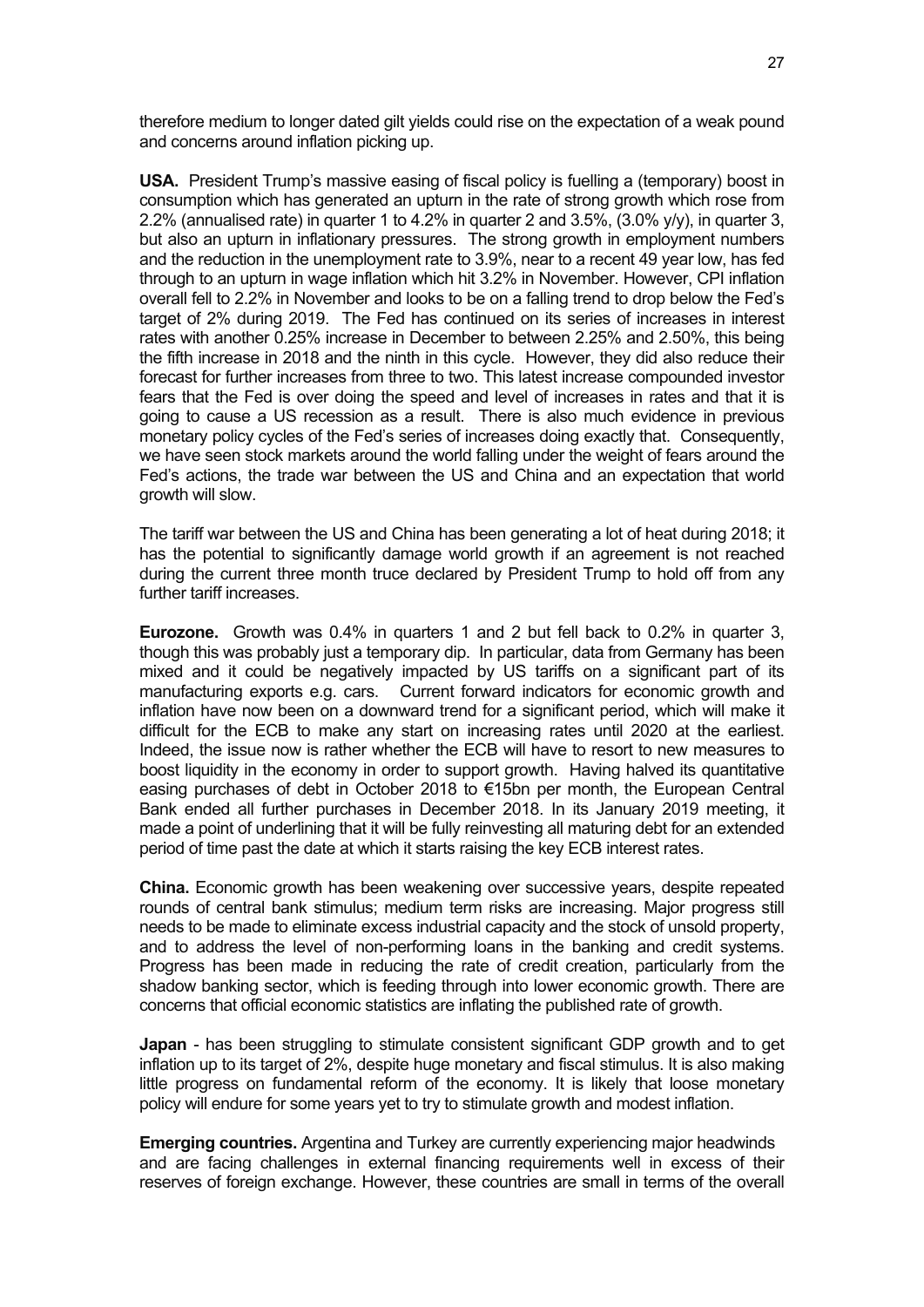world economy, (around 1% each), so the fallout from the expected recessions in these countries will be minimal.

#### **INTEREST RATE FORECASTS**

The interest rate forecasts provided by Link Asset Services in paragraph 3.2 are **predicated on an assumption of an agreement being reached on Brexit between the UK and the EU.** On this basis, while GDP growth is likely to be subdued in 2019 due to all the uncertainties around Brexit depressing consumer and business confidence, an agreement is likely to lead to a boost to the rate of growth in 2020 which could, in turn, increase inflationary pressures in the economy and so cause the Bank of England to resume a series of gentle increases in Bank Rate. Just how fast, and how far, those increases will occur and rise to, will be data dependent. The forecasts in this report assume a modest recovery in the rate and timing of stronger growth and in the corresponding response by the Bank in raising rates.

- In the event of an **orderly non-agreement exit**, it is likely that the Bank of England would take action to cut Bank Rate from 0.75% in order to help economic growth deal with the adverse effects of this situation. This is also likely to cause short to medium term gilt yields to fall.
- If there was a **disorderly Brexit**, then any cut in Bank Rate would be likely to last for a longer period and also depress short and medium gilt yields correspondingly. It is also possible that the government could act to protect economic growth by implementing fiscal stimulus.

However, there would appear to be a majority consensus in the Commons against any form of non-agreement exit so the chance of this occurring has now substantially diminished.

#### **The balance of risks to the UK**

- The overall balance of risks to economic growth in the UK is probably neutral.
- The balance of risks to increases in Bank Rate and shorter term PWLB rates, are probably also even and are broadly dependent on how strong GDP growth turns out, how slowly inflation pressures subside, and how quickly the Brexit negotiations move forward positively.

One risk that is both an upside and downside risk, is that all central banks are now working in very different economic conditions than before the 2008 financial crash as there has been a major increase in consumer and other debt due to the exceptionally low levels of borrowing rates that have prevailed for ten years since 2008. This means that the neutral rate of interest in an economy, (i.e. the rate that is neither expansionary nor deflationary), is difficult to determine definitively in this new environment, although central banks have made statements that they expect it to be much lower than before 2008. Central banks could therefore either over or under do increases in central interest rates.

## **Downside risks to current forecasts for UK gilt yields and PWLB rates currently include:**

- **Brexit** if it were to cause significant economic disruption and a major downturn in the rate of growth.
- **Bank of England monetary policy** takes action too quickly, or too far, over the next three years to raise Bank Rate and causes UK economic growth, and increases in inflation, to be weaker than we currently anticipate.
- A resurgence of the **eurozone sovereign debt crisis**, possibly in **Italy**, due to its high level of government debt, low rate of economic growth and vulnerable banking system, and due to the election in March of a government which has made a lot of anti-austerity noise. The EU rejected the initial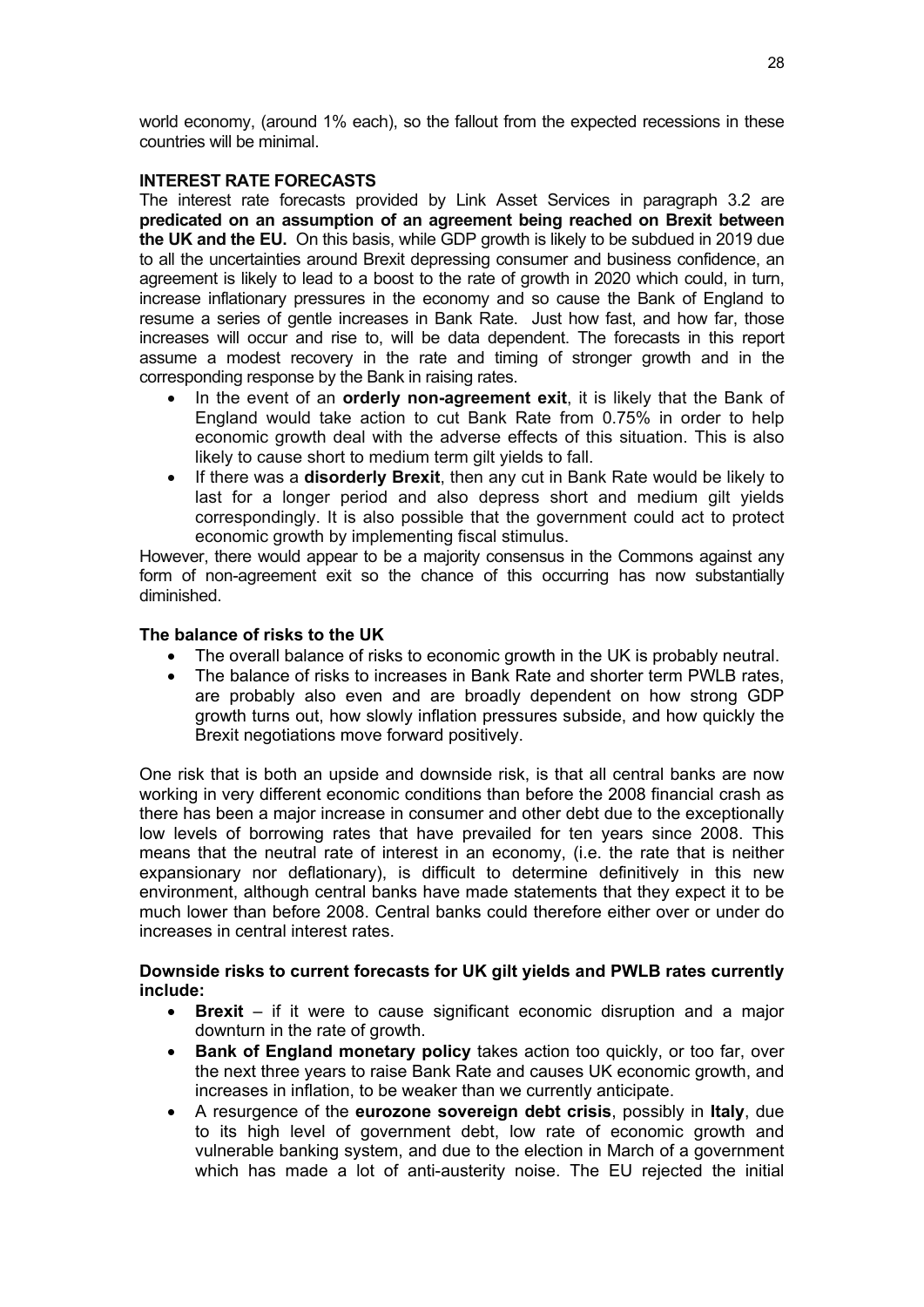proposed Italian budget and demanded cuts in government spending which the Italian government initially refused. However, a fudge was subsequently agreed, but only by *delaying* the planned increases in expenditure to a later year. This can has therefore only been kicked down the road to a later time. The rating agencies have started on downgrading Italian debt to one notch above junk level. If Italian debt were to fall below investment grade, many investors would be unable to hold it. Unsurprisingly, investors are becoming increasingly concerned by the words and actions of the Italian government and consequently, Italian bond yields have risen – at a time when the government faces having to refinance large amounts of debt maturing in 2019.

- Weak capitalisation of some **European banks**. Italian banks are particularly vulnerable; one factor is that they hold a high level of Italian government debt - debt which is falling in value. This is therefore undermining their capital ratios and raises the question of whether they will need to raise fresh capital to plug the gap.
- **German minority government.** In the German general election of September 2017, Angela Merkel's CDU party was left in a vulnerable minority position dependent on the fractious support of the SPD party, as a result of the rise in popularity of the anti-immigration AfD party. Then in October 2018, the results of the Bavarian and Hesse state elections radically undermined the SPD party and showed a sharp fall in support for the CDU. As a result, the SPD is reviewing whether it can continue to support a coalition that is so damaging to its electoral popularity. After the result of the Hesse state election, Angela Merkel announced that she would not stand for re-election as CDU party leader at her party's convention in December 2018, (a new party leader has now been elected). However, this makes little practical difference as she is still expected to aim to continue for now as the Chancellor. However, there are five more state elections coming up in 2019 and EU parliamentary elections in May/June; these could result in a further loss of electoral support for both the CDU and SPD which could also undermine her leadership.
- **Other minority eurozone governments.** Spain, Portugal, Ireland, the Netherlands and Belgium all have vulnerable minority governments dependent on coalitions which could prove fragile. Sweden is also struggling to form a government due to the anti-immigration party holding the balance of power, and which no other party is willing to form a coalition with. The Belgian coalition collapsed in December 2018 but a minority caretaker government has been appointed until the May EU wide general elections.
- **Austria, the Czech Republic and Hungary** now form a strongly antiimmigration bloc within the EU while **Italy,** in 2018, also elected a strongly anti-immigration government. Elections to the EU parliament are due in May/June 2019.
- Further increases in interest rates in the US could spark a **sudden flight of investment funds** from more risky assets e.g. shares, into bonds yielding a much improved yield. Throughout the last quarter of 2018, we saw sharp falls in equity markets interspersed with occasional partial rallies. Emerging countries which have borrowed heavily in dollar denominated debt, could be particularly exposed to this risk of an investor flight to safe havens e.g. UK gilts.
- There are concerns around the level of **US corporate debt** which has swollen massively during the period of low borrowing rates in order to finance mergers and acquisitions. This has resulted in the debt of many large corporations being downgraded to a BBB credit rating, close to junk status. Indeed, 48% of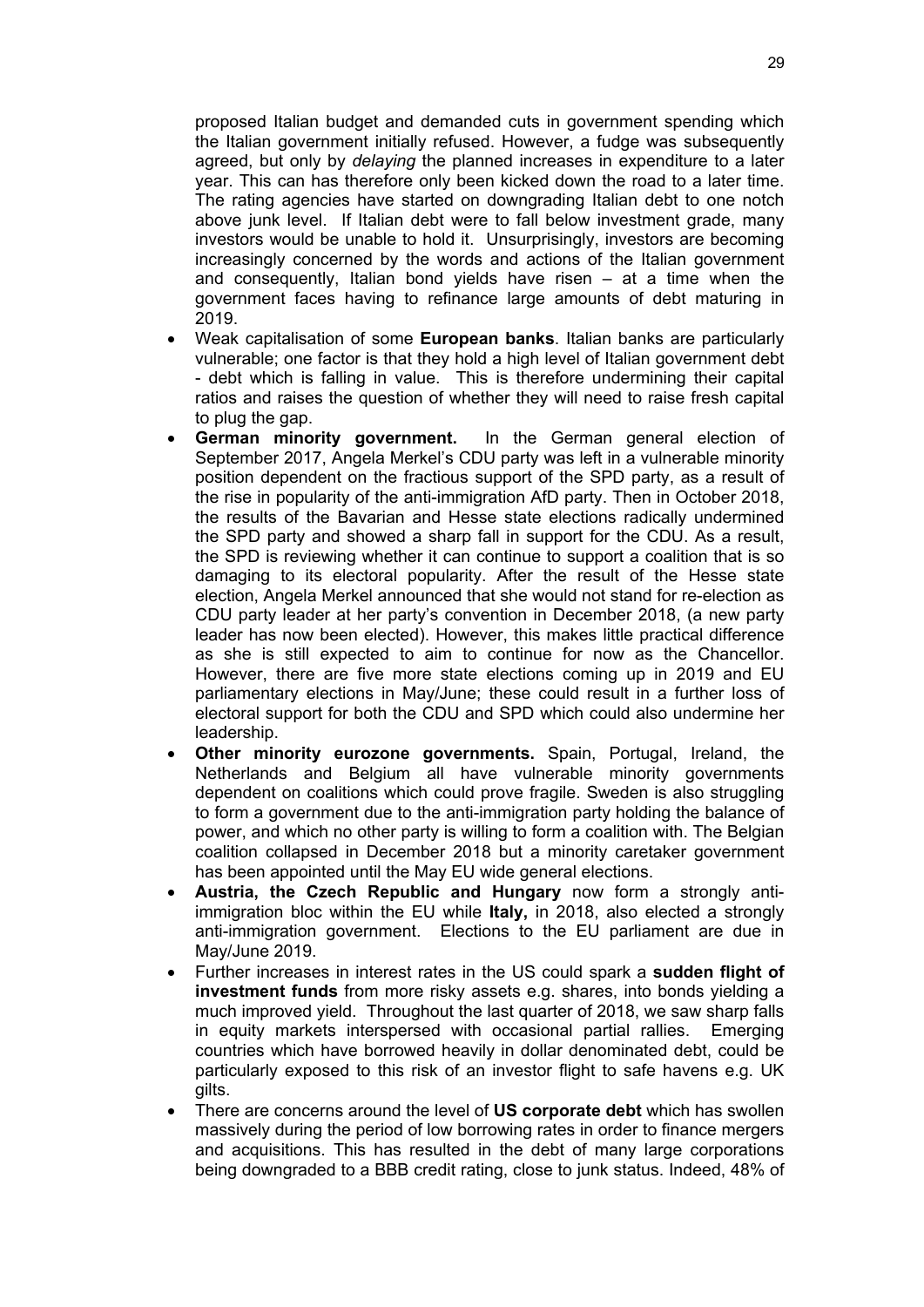total investment grade corporate debt is now rated at BBB. If such corporations fail to generate profits and cash flow to reduce their debt levels as expected, this could tip their debt into junk ratings which will increase their cost of financing and further negatively impact profits and cash flow.

 **Geopolitical risks,** especially North Korea, but also in Europe and the Middle East, which could lead to increasing safe haven flows.

#### **Upside risks to current forecasts for UK gilt yields and PWLB rates**

- **Brexit** if both sides were to agree by 29 March a compromise that quickly removed all threats of economic and political disruption and so led to an early boost to UK economic growth.
- **The Fed causing a sudden shock in financial markets** through misjudging the pace and strength of increases in its Fed Funds Rate and in the pace and strength of reversal of QE, which then leads to a fundamental reassessment by investors of the relative risks of holding bonds, as opposed to equities. This could lead to a major flight from bonds to equities and a sharp increase in bond yields in the US, which could then spill over into impacting bond yields around the world.
- The **Bank of England is too slow** in its pace and strength of increases in Bank Rate and, therefore, allows inflation pressures to build up too strongly within the UK economy, which then necessitates a later rapid series of increases in Bank Rate faster than we currently expect.
- **UK inflation,** whether domestically generated or imported, returning to sustained significantly higher levels causing an increase in the inflation premium inherent to gilt yields.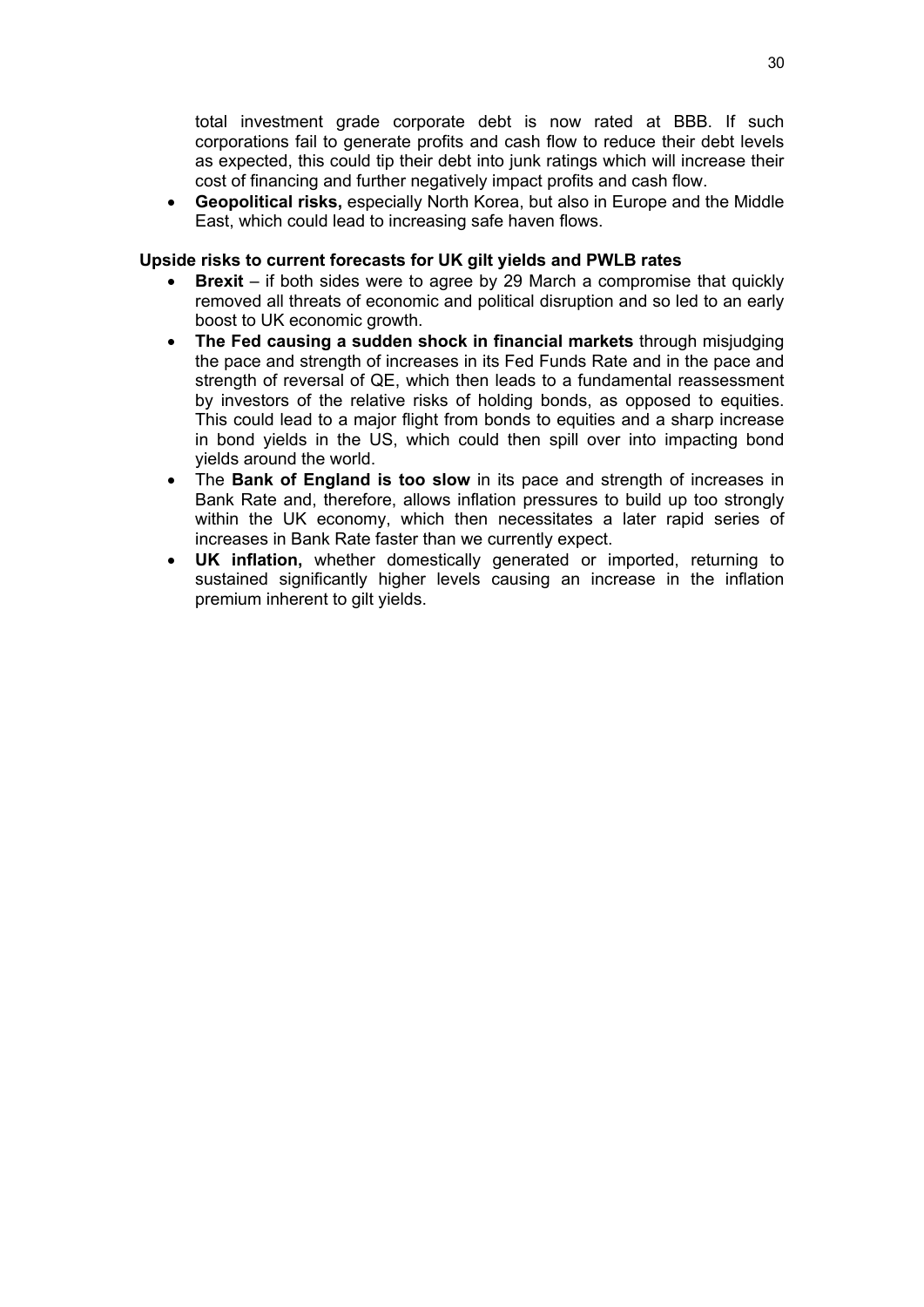## <span id="page-30-0"></span>**5.3 TREASURY MANAGEMENT PRACTICE (TMP1) – CREDIT AND COUNTERPARTY RISK MANAGEMENT**

**SPECIFIED INVESTMENTS:** All such investments will be sterling denominated, with **maturities up to maximum of 1 year**, meeting the minimum 'high' quality criteria where applicable.

**NON-SPECIFIED INVESTMENTS**: These are any investments which do not meet the specified investment criteria. A maximum of £4m \*\* will be held in aggregate in nonspecified investment.

A variety of investment instruments will be used, subject to the credit quality of the institution, and depending on the type of investment made, it will fall into one of the above categories.

|                                                               | * Minimum<br>credit criteria<br>/ colour band      | ** Max % of<br>total<br>investments<br>per institution | Max. maturity period                                                            |
|---------------------------------------------------------------|----------------------------------------------------|--------------------------------------------------------|---------------------------------------------------------------------------------|
| DMADF-UK<br>Government                                        | N/A                                                | 100%                                                   | 6 months                                                                        |
| <b>UK Government gilts</b>                                    | UK sovereign<br>rating                             | 50%                                                    | 1 year                                                                          |
| <b>UK Government Treasury</b><br>blls                         | UK sovereign<br>rating                             | 50%                                                    | 1 year                                                                          |
| Bonds issued by<br>multilateral development<br>banks          | UK sovereign<br>rating                             | 50%                                                    | 6 months                                                                        |
| Money market funds                                            | <b>AAA</b>                                         | 100%                                                   | Liquid                                                                          |
| Enhanced money market<br>funds with a credit score<br>of 1.25 | <b>AAA</b>                                         | 100%                                                   | Liquid                                                                          |
| Enhanced money market<br>funds with a credit score<br>of 1.5  | <b>AAA</b>                                         | 100%                                                   | Liquid                                                                          |
| Local authorities                                             | N/A                                                | 100%                                                   | Unlimited                                                                       |
| Term deposits with banks<br>and building societies            | <b>Blue</b><br>Orange<br>Red<br>Green<br>No Colour |                                                        | Up to 2 year<br>Up to 1 year<br>Up to 6 Months<br>Up to 100 days<br>Not for use |

The criteria, time limits and monetary limits applying to institutions or investment vehicles are: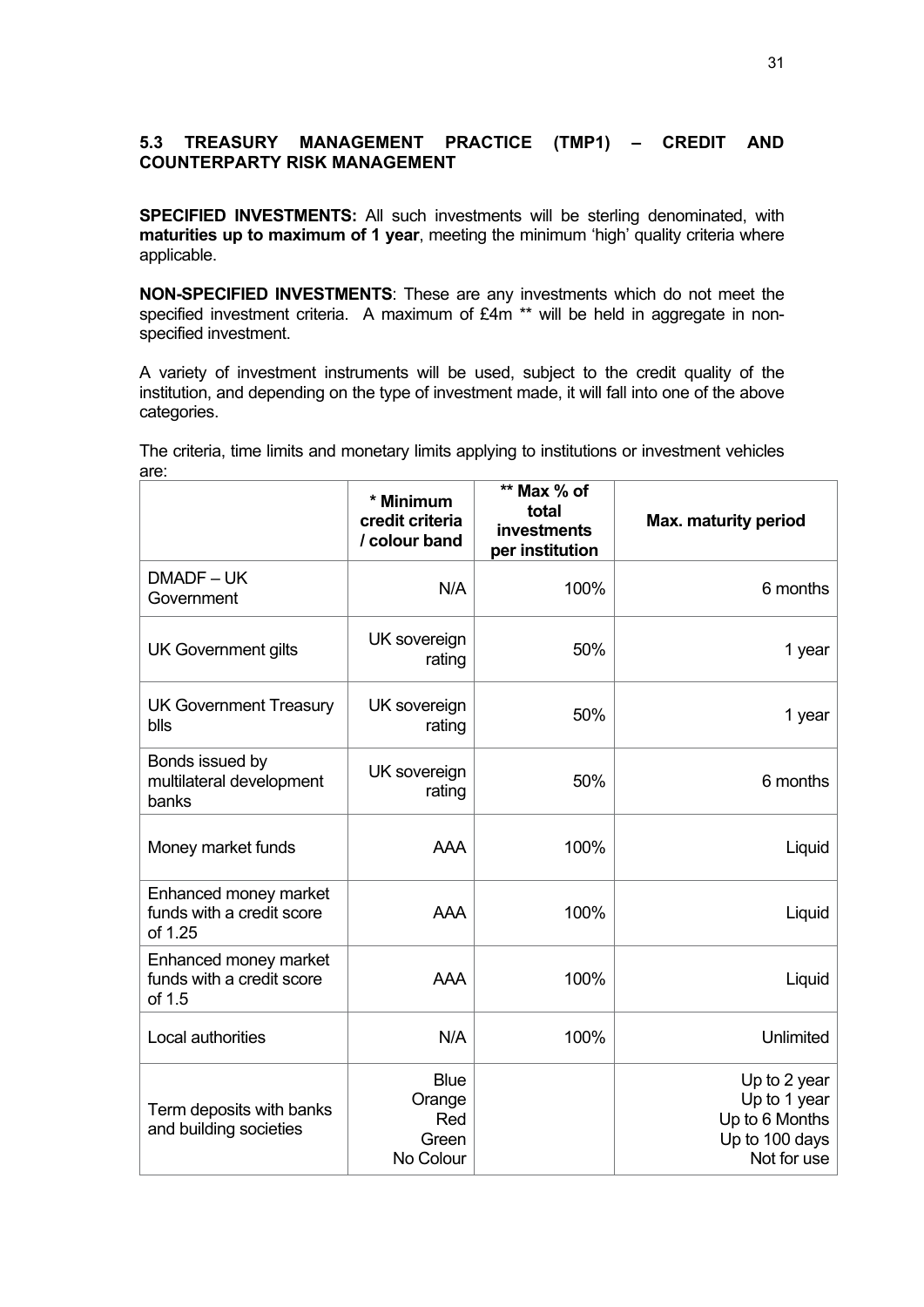| CDs or corporate bonds<br>with banks and building<br>societies                                                                                                                                 | <b>Blue</b><br>Orange<br><b>Red</b><br>Green<br>No Colour |     | Up to 2 year<br>Up to 1 year<br>Up to 6 Months<br>Up to 3 months<br>Not for use |  |  |
|------------------------------------------------------------------------------------------------------------------------------------------------------------------------------------------------|-----------------------------------------------------------|-----|---------------------------------------------------------------------------------|--|--|
| Enhanced cash funds                                                                                                                                                                            | AAA                                                       | 50% | 1 year                                                                          |  |  |
| Corporate bond funds                                                                                                                                                                           | <b>AAA</b>                                                | 50% | 1 year                                                                          |  |  |
| Gilt funds                                                                                                                                                                                     | UK sovereign<br>rating                                    | 50% | 1 year                                                                          |  |  |
| <b>Treasury Bills</b>                                                                                                                                                                          | UK sovereign<br>rating                                    | 50% | 1 year                                                                          |  |  |
| Local Authority Mortgage Scheme. Under LAMS the council is required to place funds with the<br>lender for a period of 5 years. This is classified as being a sensice investment, rather than a |                                                           |     |                                                                                 |  |  |

lender for a period of 5 years. This is classified as being a service investment, rather than a treasury management investment, and is therefore outside of the Specified / Non specified categories.

| <b>Non Specified Investments (can</b><br>be longer than 1 year)                                                           | <b>Minimum</b><br><b>Credit</b><br><b>Criteria</b> | <b>Use</b>                                                              | Max % of<br>total<br>investment<br>s | Max.<br>maturity<br>period        |
|---------------------------------------------------------------------------------------------------------------------------|----------------------------------------------------|-------------------------------------------------------------------------|--------------------------------------|-----------------------------------|
| With Local Authorities Companies<br>which are 100% owned by the<br>Borough Council King's Lynn and<br><b>West Norfolk</b> | N/A                                                | In-house                                                                | 100%                                 | Unlimited                         |
| Term deposits - UK government<br>(with maturities in excess of 1<br>year)                                                 | Credit rating<br>in TMP's                          | In-house                                                                | 100%                                 | 5 yrs                             |
| Term deposits - other LA's (with<br>maturities in excess of 1 year)                                                       | Credit rating<br>in TMP's                          | In-house                                                                | 100%                                 | 5 yrs                             |
| Term deposits - banks and<br>building societies (with maturities<br>in excess of 1 year)                                  | Credit rating<br>in TMP's                          | In-house                                                                | As set out in<br>TMP <sub>1</sub>    | 5yrs                              |
| Term deposits with unrated<br>counterparties : any maturity                                                               | Credit rating<br>in TMP's                          | In-house                                                                | As set out in<br>TMP <sub>1</sub>    | 5yrs                              |
| Certificates of deposits issued by<br>banks and building societies with<br>maturities in excess of 1 year                 | Credit rating<br>in TMP's                          | In house on<br>a 'buy and<br>hold basis'<br>and Fund<br>managers        | As set out in<br>TMP <sub>1</sub>    | 2 yrs                             |
| <b>UK Government Gilts with</b><br>maturities in excess of 1 year                                                         | <b>AAA</b>                                         | In house on<br>a 'buy and<br>hold basis'<br>and Fund<br><b>Managers</b> | As set out in<br>TMP <sub>1</sub>    | Overall<br>duration of 3<br>years |
| Bonds issued by multilateral<br>development banks with<br>maturities in excess of 1 year                                  | <b>AAA</b>                                         | In-house on<br>a 'buy-and-<br>hold' basis.                              | 50% of the<br>total fund             | Overall<br>duration of 3<br>vears |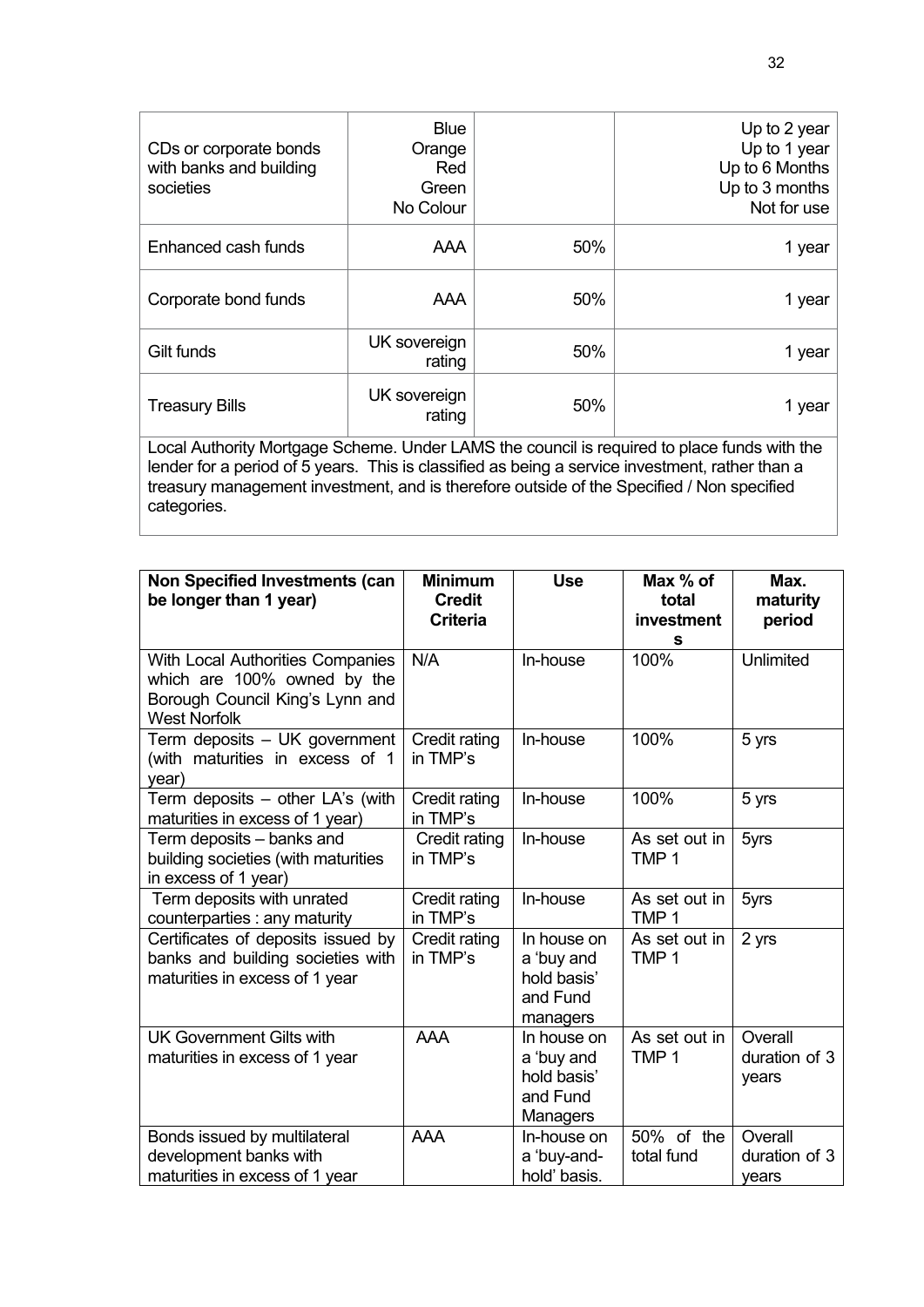|                                                                                                                                                               |            | Also for use<br>by fund<br>managers                                               |                          |                                       |
|---------------------------------------------------------------------------------------------------------------------------------------------------------------|------------|-----------------------------------------------------------------------------------|--------------------------|---------------------------------------|
| Bonds issued by a financial<br>institution which is guaranteed by<br>the UK government with<br>maturities in excess of 1 year                                 | <b>AAA</b> | In-house on<br>a 'buy-and-<br>hold' basis.<br>Also for use<br>by fund<br>managers | 50% of the<br>total fund | Overall<br>duration of 3<br>years     |
| Sovereign bond issues (i.e. other<br>than the UK govt) with maturities<br>in excess of 1 year                                                                 | <b>AAA</b> | In house on<br>a 'buy and<br>hold basis'<br>and Fund<br><b>Managers</b>           | 50% of the<br>total fund | Overall<br>duration of 3<br>years     |
| Corporate Bonds: the use of<br>these investments would<br>constitute capital expenditure                                                                      |            | In house on<br>a 'buy and<br>hold basis'<br>and Fund<br>Managers                  | 50% of the<br>total fund | Overall<br>duration of 3<br>years     |
| Floating Rate Notes: the use of<br>these investments would<br>constitute capital expenditure<br>unless they are issued by a<br>multi lateral development bank |            | Fund<br>managers                                                                  | 50% of the<br>total fund | Overall<br>duration of 3<br>years     |
| Property Fund: the use of these<br>investments would constitute<br>capital expenditure                                                                        |            | In.<br>house<br>Fund<br>and<br>Managers                                           | 50% of the<br>total fund | Overall<br>duration<br>οf<br>10 years |

**Accounting treatment of investments.** The accounting treatment may differ from the underlying cash transactions arising from investment decisions made by this Council. To ensure that the Council is protected from any adverse revenue impact, which may arise from these differences, we will review the accounting implications of new transactions before they are undertaken.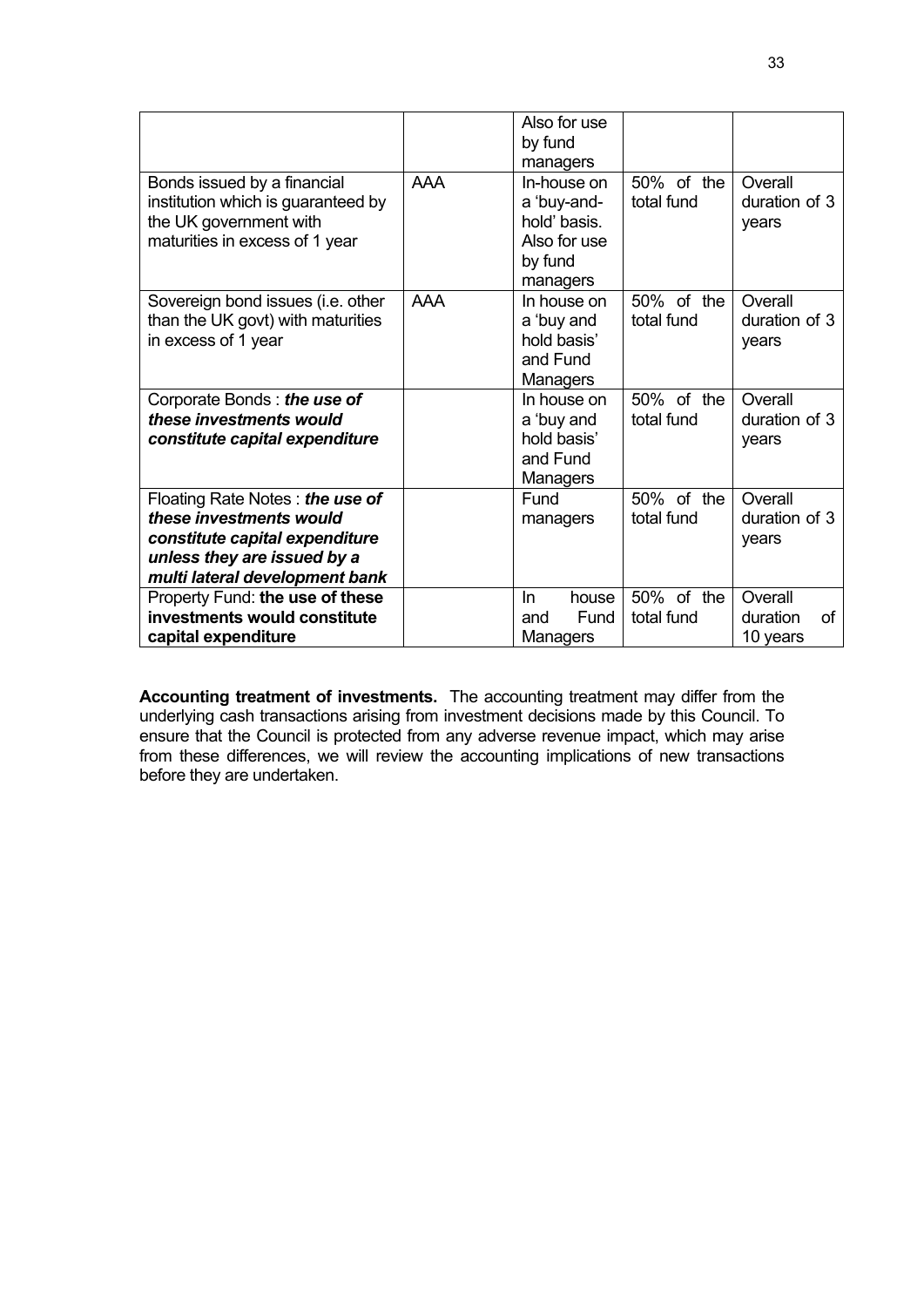## <span id="page-33-0"></span>**5.4 APPROVED COUNTRIES FOR INVESTMENTS**

This list is based on those countries which have sovereign ratings of AA- or higher, (we show the lowest rating from Fitch, Moody's and S&P) and also, (except – at the time of writing – for Hong Kong, Norway and Luxembourg), have banks operating in sterling markets which have credit ratings of green or above in the Link Asset Services credit worthiness service.

#### **Based on lowest available rating**

AAA

- Australia
- Canada
- **Denmark**
- **Germany**
- Luxembourg
- **Netherlands**
- Norway
- Singapore
- Sweden
- **Switzerland**

AA+

- Finland
- U.S.A.

#### AA

- Abu Dhabi (UAE)\*
- France
- Hong Kong
- U.K.

AA-

- Belgium
- Qatar\*

\*\* Whilst the current uncertainty exists in the Middle East, the Council will not invest in these AA rated countries.

This list will be added to or deducted from by officers should ratings change in accordance with this policy.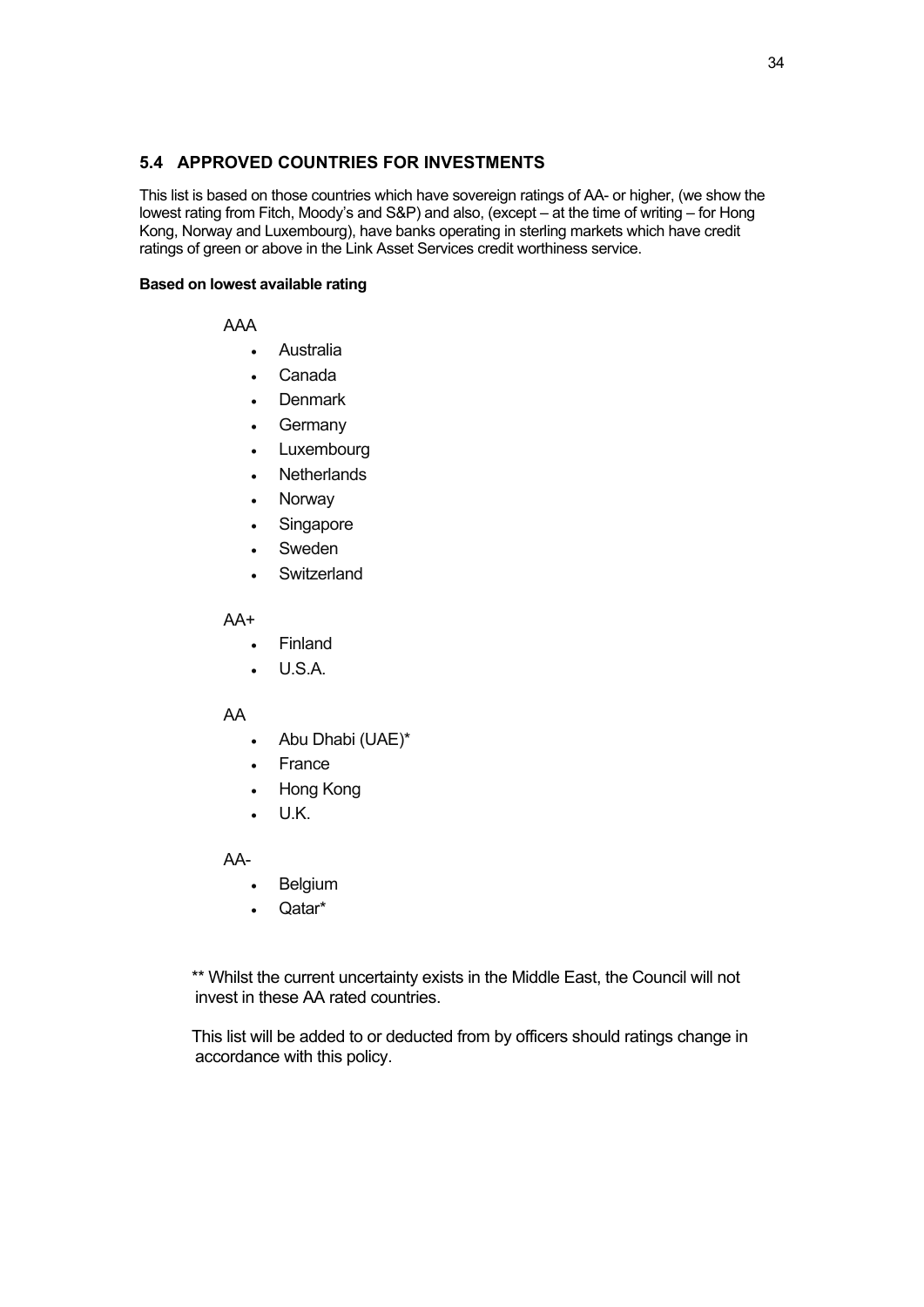## <span id="page-34-0"></span>**5.5 TREASURY MANAGEMENT SCHEME OF DELEGATION**

## **(i) Full Council**

- Approval of annual strategy;
- Budget consideration and approval.

## **(ii) Cabinet**

 Amendments to the organisation's adopted clauses, treasury management policy statement;

## **(iii) Audit Committee**

- Receiving and reviewing regular monitoring reports and acting on recommendations;
- Mid-Year Treasury Management Report
- Annual Treasury Report (Actuals)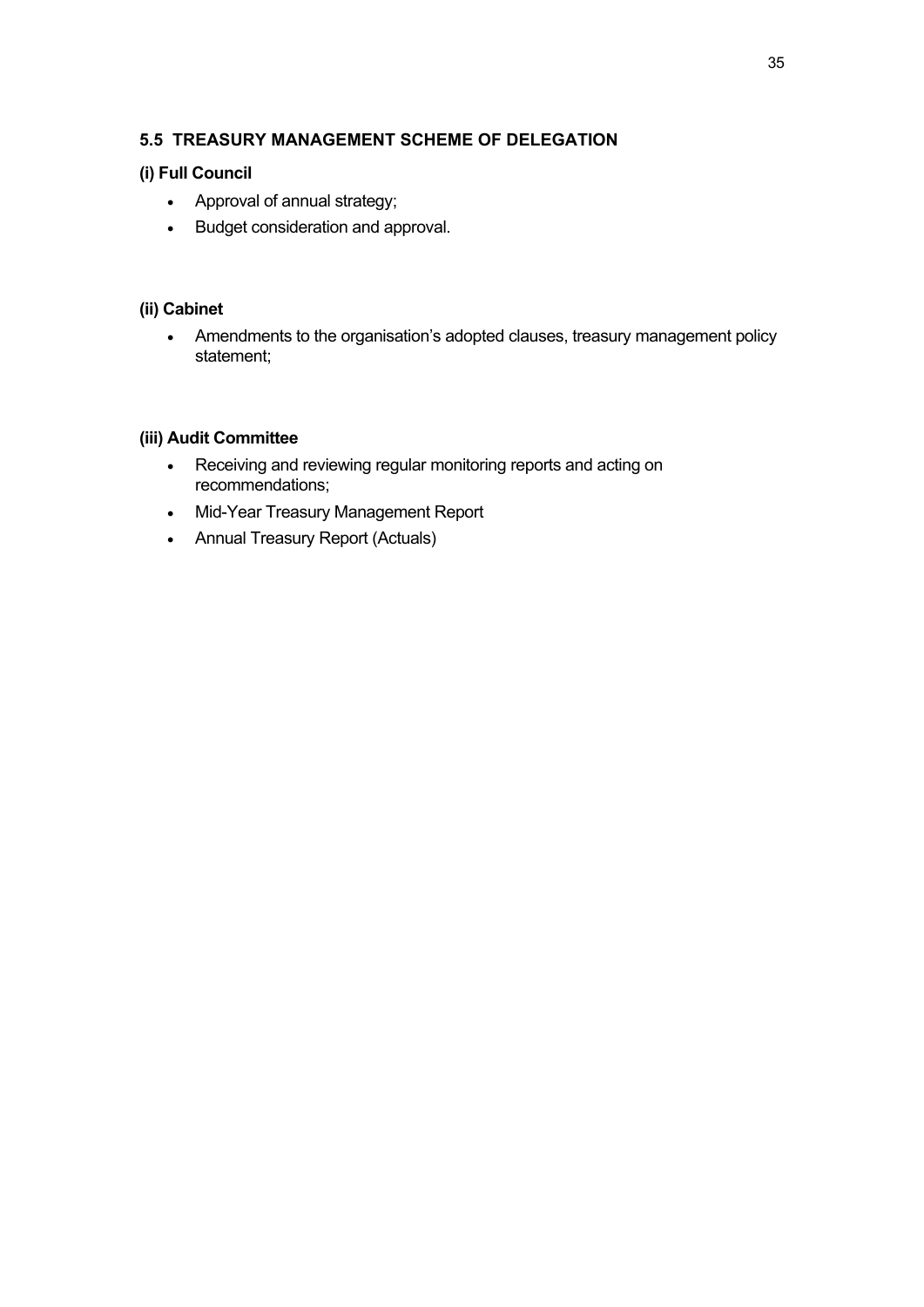## <span id="page-35-0"></span>**5.6 THE TREASURY MANAGEMENT ROLE OF THE SECTION 151 OFFICER**

#### **The S151 (responsible) officer**

- recommending clauses, treasury management policy/practices for approval, reviewing the same regularly, and monitoring compliance;
- submitting regular treasury management policy reports:
- submitting budgets and budget variations;
- receiving and reviewing management information reports;
- reviewing the performance of the treasury management function;
- ensuring the adequacy of treasury management resources and skills, and the effective division of responsibilities within the treasury management function;
- ensuring the adequacy of internal audit, and liaising with external audit;
- recommending the appointment of external service providers.
- preparation of a capital strategy to include capital expenditure, capital financing, non-financial investments and treasury management, with a long term timeframe
- ensuring that the capital strategy is prudent, sustainable, affordable and prudent in the long term and provides value for money
- ensuring that due diligence has been carried out on all treasury and non-financial investments and is in accordance with the risk appetite of the authority
- ensure that the authority has appropriate legal powers to undertake expenditure on non-financial assets and their financing
- ensuring the proportionality of all investments so that the authority does not undertake a level of investing which exposes the authority to an excessive level of risk compared to its financial resources
- ensuring that an adequate governance process is in place for the approval, monitoring and ongoing risk management of all non-financial investments and long term liabilities
- provision to members of a schedule of all non-treasury investments including material investments in subsidiaries, joint ventures, loans and financial guarantees
- ensuring that members are adequately informed and understand the risk exposures taken on by an authority
- ensuring that the authority has adequate expertise, either in house or externally provided, to carry out the above
- creation of Treasury Management Practices which specifically deal with how non treasury investments will be carried out and managed, to include the following:
	- o *Risk management, including investment and risk management criteria for any material non-treasury investment portfolios;*
	- o *Performance measurement and management, including methodology and criteria for assessing the performance and success of nontreasury investments;*
	- o *Decision making, governance and organisation, including a statement of the governance requirements for decision making in relation to nontreasury investments; and arrangements to ensure that appropriate professional due diligence is carried out to support decision making;*